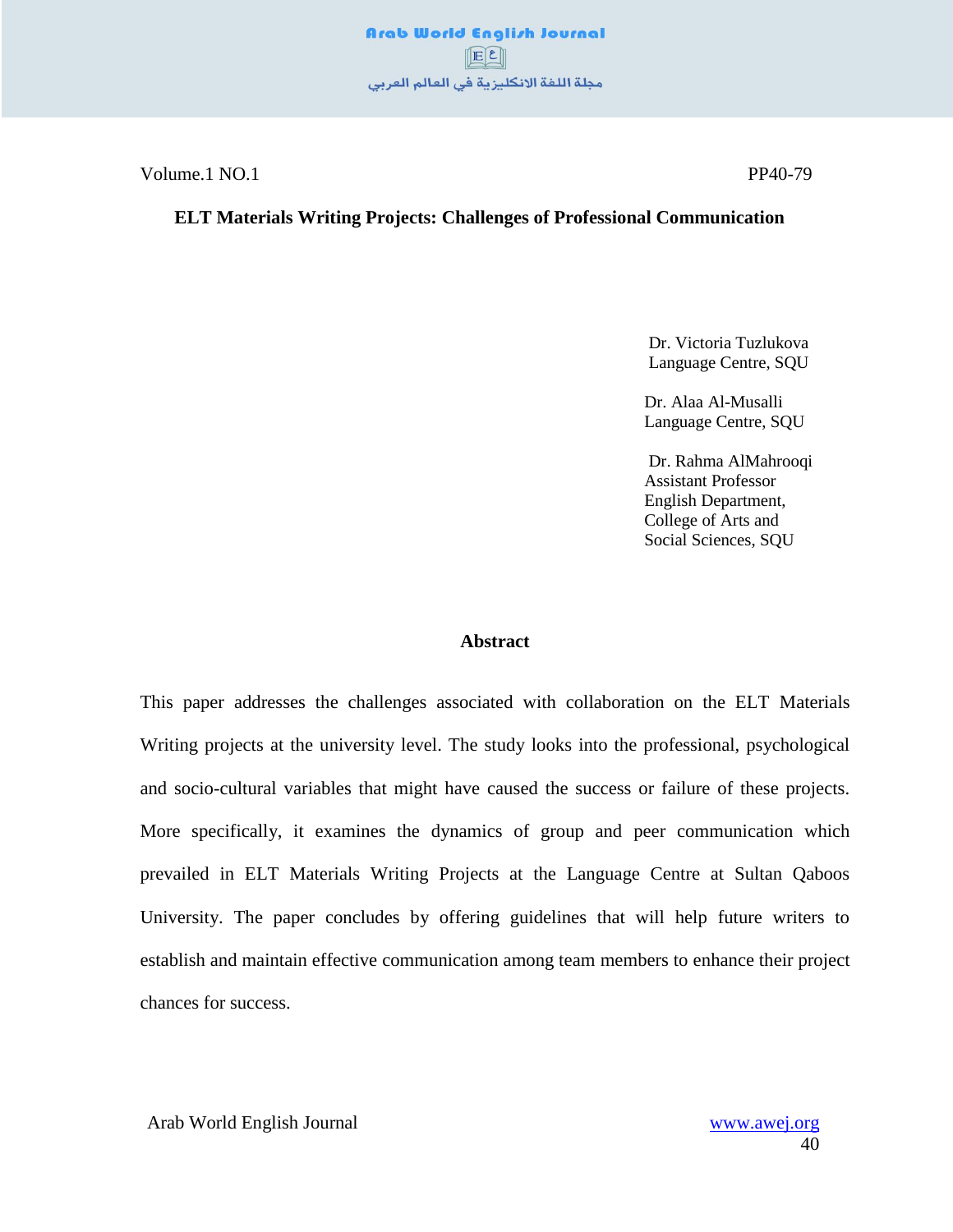**Key Words** *-* communication, materials writing project, psychological and socio-cultural factors, team work.

#### **Introduction**

While there is a consensus regarding the centrality of textbook use in the Language Centre at Sultan Qaboos University, there is a dilemma surrounding the selection of suitable textbooks. Commercially produced textbooks are abundant, and sometimes they offer complete packages of materials. They are also easy to acquire as long as the institution has adequate funding to purchase them. However, there are inherent problems in most of these textbooks. They are produced for the global market and so are targeting a wide array of learners worldwide (Masuhara and Tomlinson, 2008). Moreover, these textbooks were not written based on needs analysis or research conducted in the local context, aspects which experts in the field deem very important (Klein, 1990/1991; Malik, 2010, Richard, 2001; Yan, 2007). As a result, the language and contexts used in these textbooks are contrived and so students can neither really identify with them nor find them stimulating or meaningful. Therefore, they are woefully inadequate for the Omani context since they are not tailor-made to suit the Omani learners" needs and culture.

For these reasons, adapting some of these textbooks to the Omani context has proven to be an expensive endeavor. The amount of supplementary materials produced for the purpose of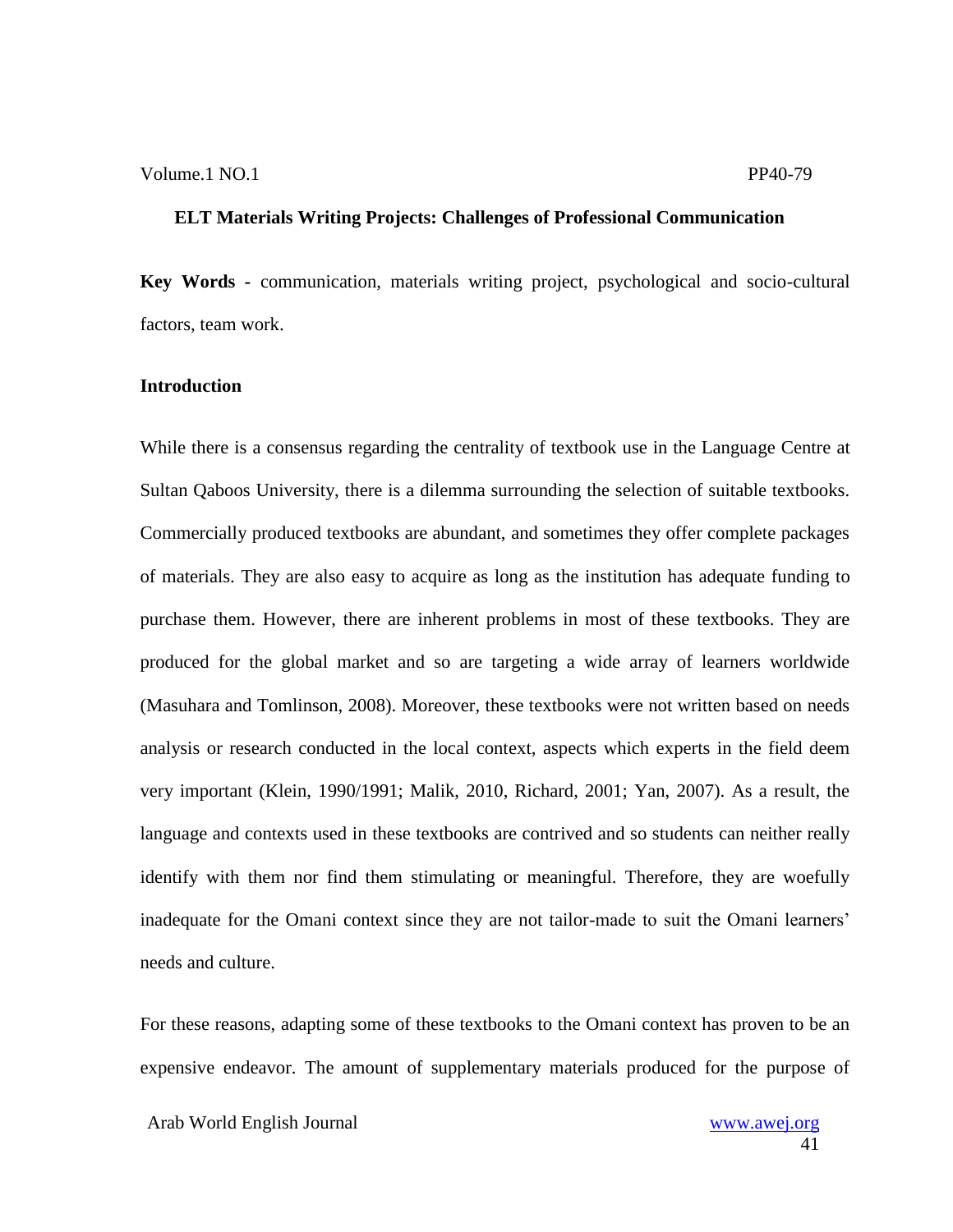adaptation is sometimes as voluminous as the textbooks themselves. Engaging in such adaptations is very time consuming and not worthwhile in the long run as authors produce new additions annually which render old adaptations obsolete as they might not go hand in hand with the content or structure of the new edition. Due to this and many other reasons, the Language Centre at Sultan Qaboos University has made it its task to produce its own materials which are appropriate for the local context in terms of language level, content and topics, skills, techniques and strategies in focus. However, many variables have played a role in the success or failure of these projects. These variables relate to the professional, psychological and socio-cultural environment which hosted these projects. A thorough investigation of these variables is hence necessary to find out what could make or break a materials" writing project a step that could minimize future losses and increase success of these projects.

#### **Brief description of the Language Centre at Sultan Qaboos University**

Sultan Qaboos University (SQU henceforth) is the only national university in Oman which is government-funded and so it offers 100 % free education for its students. The university uses English as a medium of instruction in all its science based colleges, College of Commerce and several other specializations in the Colleges of Law, Education and Arts and Social Sciences. Since its inception, the university has realized the importance of equipping students with the prerequisite English language skills to help them succeed in their majors. To this end, it has established a Language Centre to teach English to all university students.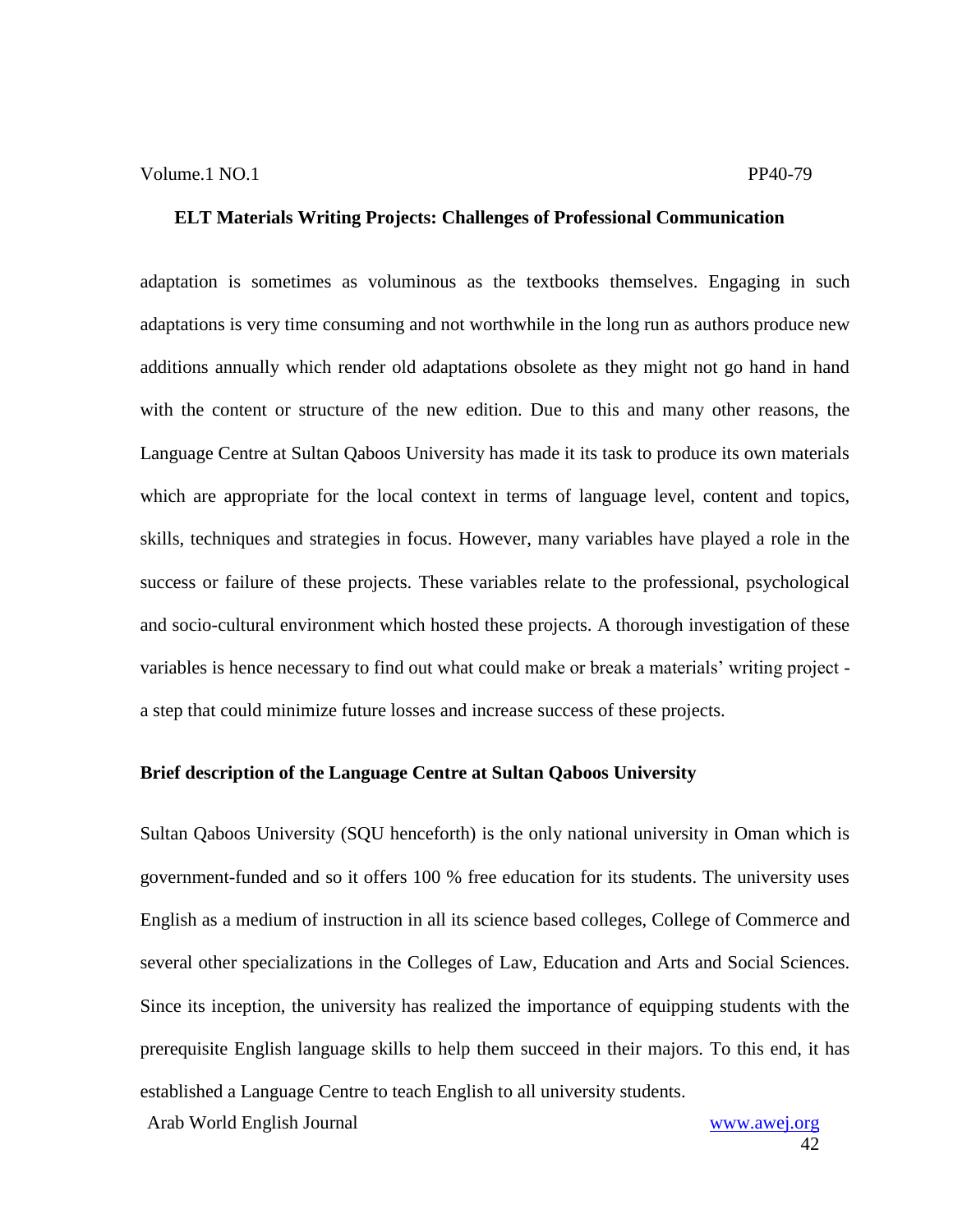Currently, the Language Centre teaches foundation level English (a non-credit program), credit level English which is mainly English for specific purposes (ESP) and English for academic purposes (EAP). Students start with the non-credit foundation English; and once they finish it, they take English credit courses which are divided into programs each of which focuses on a specific college. The English for Science Program, for example, teaches English courses that focus on content that is predominantly science based. The English for Engineering Program teaches English for Engineering, and so on.

Similar to all educational contexts, the three main ingredients in these programs are the students, the teachers and the materials used in the instructional process. The students are the recipients of the instruction. The teachers are the agents that deliver and direct instruction. They interact with students using certain instructional materials- usually in the form of textbooks- as a context for both learning and interaction. Therefore, textbooks are viewed as very important by most of the teachers at the Language Centre. Due to that, the textbook has always been of central importance in both the intensive and credit English language programs.

#### **Examples of materials writing projects executed at the Language Centre**

The materials writing projects implemented at the Language Centre are of different ranges and magnitudes. Some of these projects are quite extensive spanning across different programs or levels, and some are program specific. Many of these projects proved to be successful but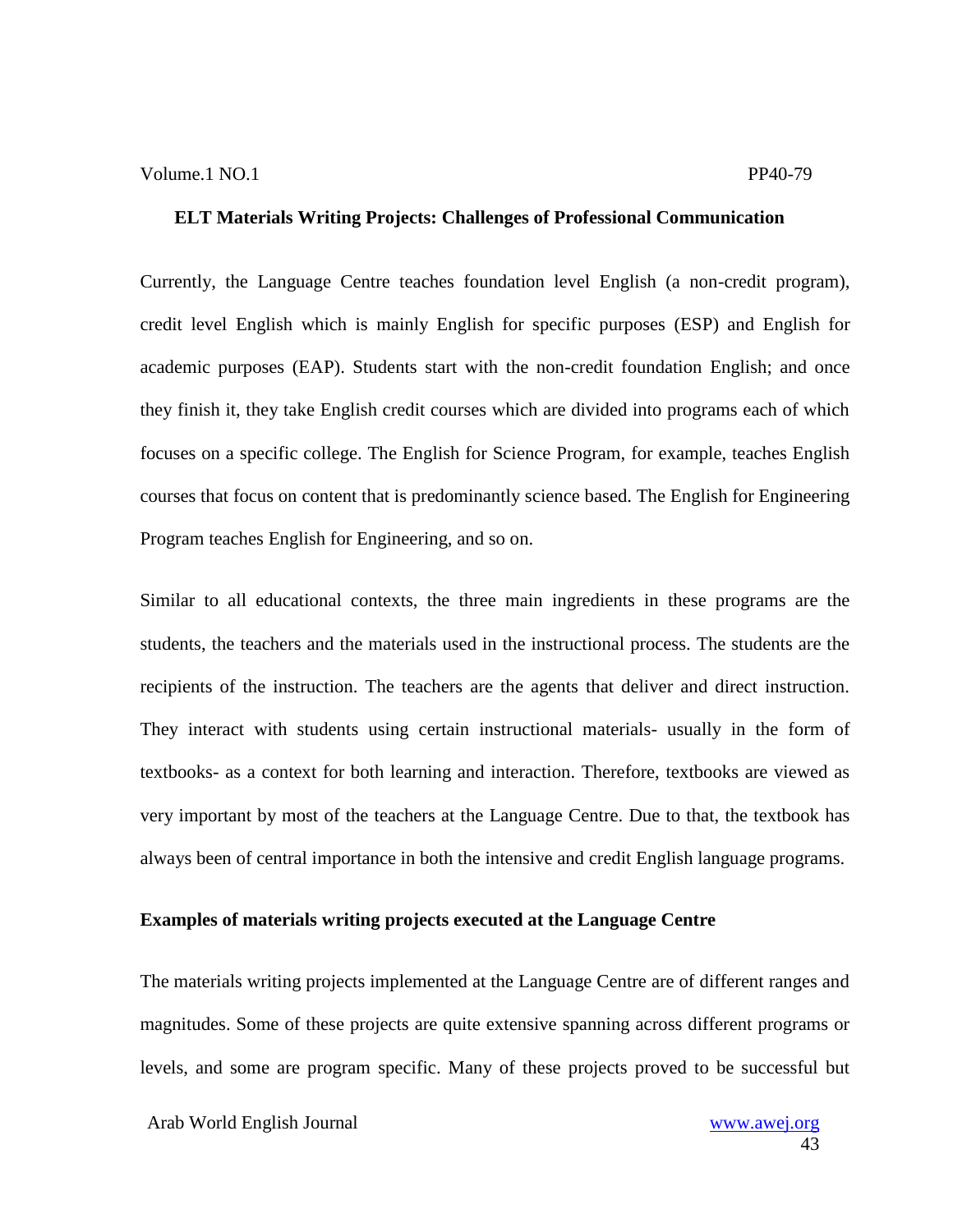some did not succeed in achieving the desired results. Success is measured here by the continuation of a certain project with regard to the ability of the project team members to build a common language and shared assumptions (Manathunga, 2009, p.38) and to produce materials that have worked with the target language learners. Lack of success is measured by the termination of the project due to conflicts of different sorts that arose in the team with regard to lack of synergy in the team, communication conflicts, ineffective performance of certain team members, malfunctioned internal and external communication practices, inability to produce appropriate, interesting and enjoyable materials and to work in teams across such cultural boundaries as boundaries "between various workplace cultures" (Esslinger and C. McCorkle, 1985, p.165).

One example of a successful extensive project was "Explore Writing" which focused on the lower three levels of the intensive program (levels 2, 3 and 4). The project was envisaged by the Language Centre administration following an extensive curriculum evaluation and revision project of the whole intensive program which was done in 2004 and 2005. The project aimed at producing writing materials using a text-driven approach and focused on providing meaningful language and context to students. The Language Centre wanted to market these textbooks at least in Oman to benefit other institutions which are looking for appropriate writing textbooks for their foundation students. Therefore, the centre took extra care in following copyright laws very strictly. To execute the project, the Language Centre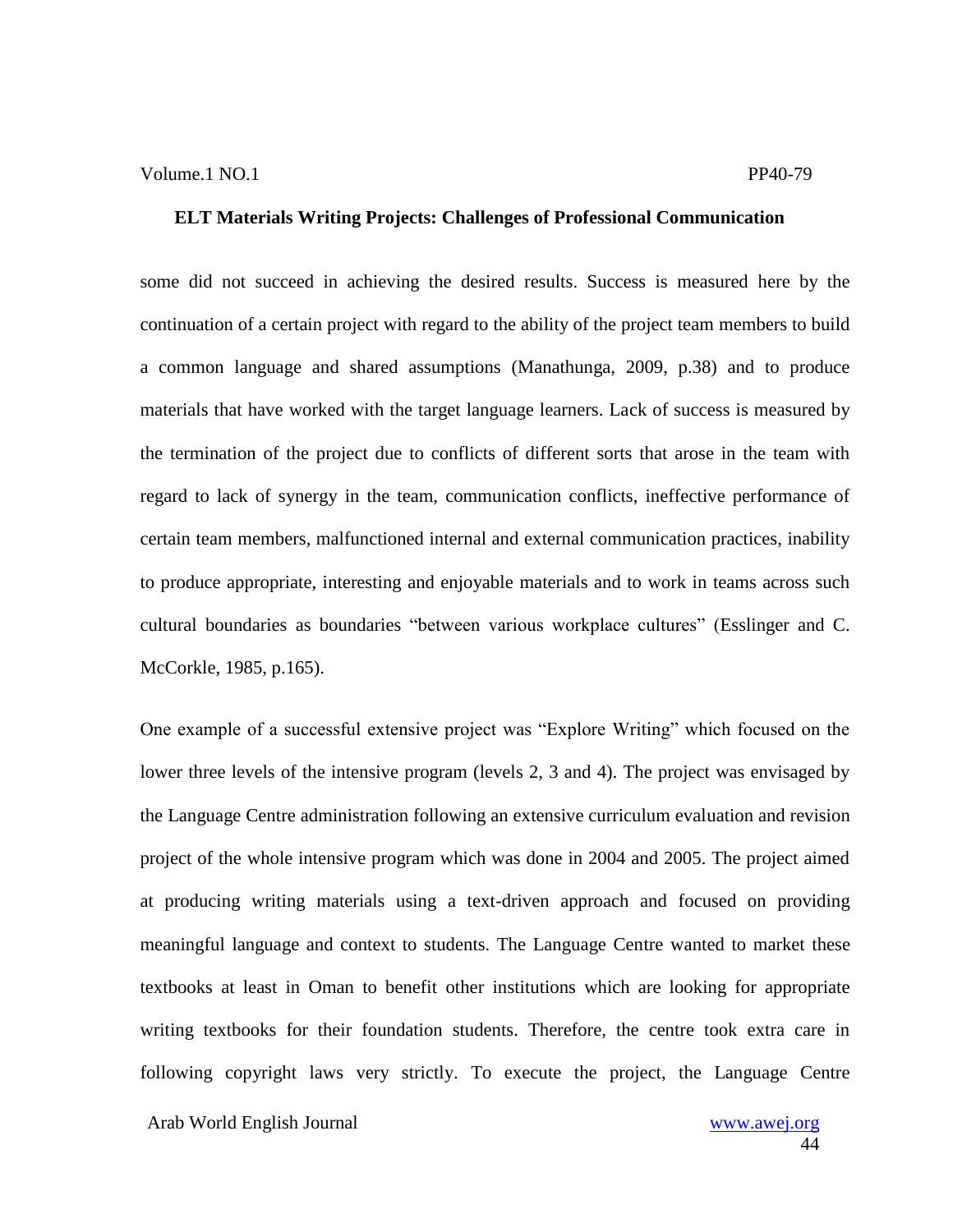administration planned the process very meticulously prior to implementation. Still, changes had to be introduced to the process owing to circumstances that emerged during the implementation process.

This huge writing project commenced with a call for applications to the position of "materials writer" that was sent via email to all Language Centre faculty in fall 2006. The call clarified the requisite skills, abilities and responsibilities that the potential writers should have, namely **cognizance** of the Arabic culture and Omani culture in particular; **interest** in writing teaching materials; **relevance** of experience; ability to work in teams; **willingness** to work in the Language Centre for at least four years after receiving training in materials writing; **awareness**  of the various teaching and learning styles and strategies; and **ability** to accept constructive criticism and feedback from others and hence to alter the materials based on the received feedback. Materials writers had the right to a reduced teaching load as long as they were actively engaged in the project.

Arab World English Journal www.awej.org To decide which of the applicants matched these criteria a panel was formed. The panellists chose six team members to produce the required materials. To guarantee the production of high quality materials and smooth administration and management of the project, team members were asked to focus the materials writing task. Other responsibilities were delegated to a "think tank" team that would do the initial planning, administration and management of the project, an editorial board that would function as an internal referee body and that would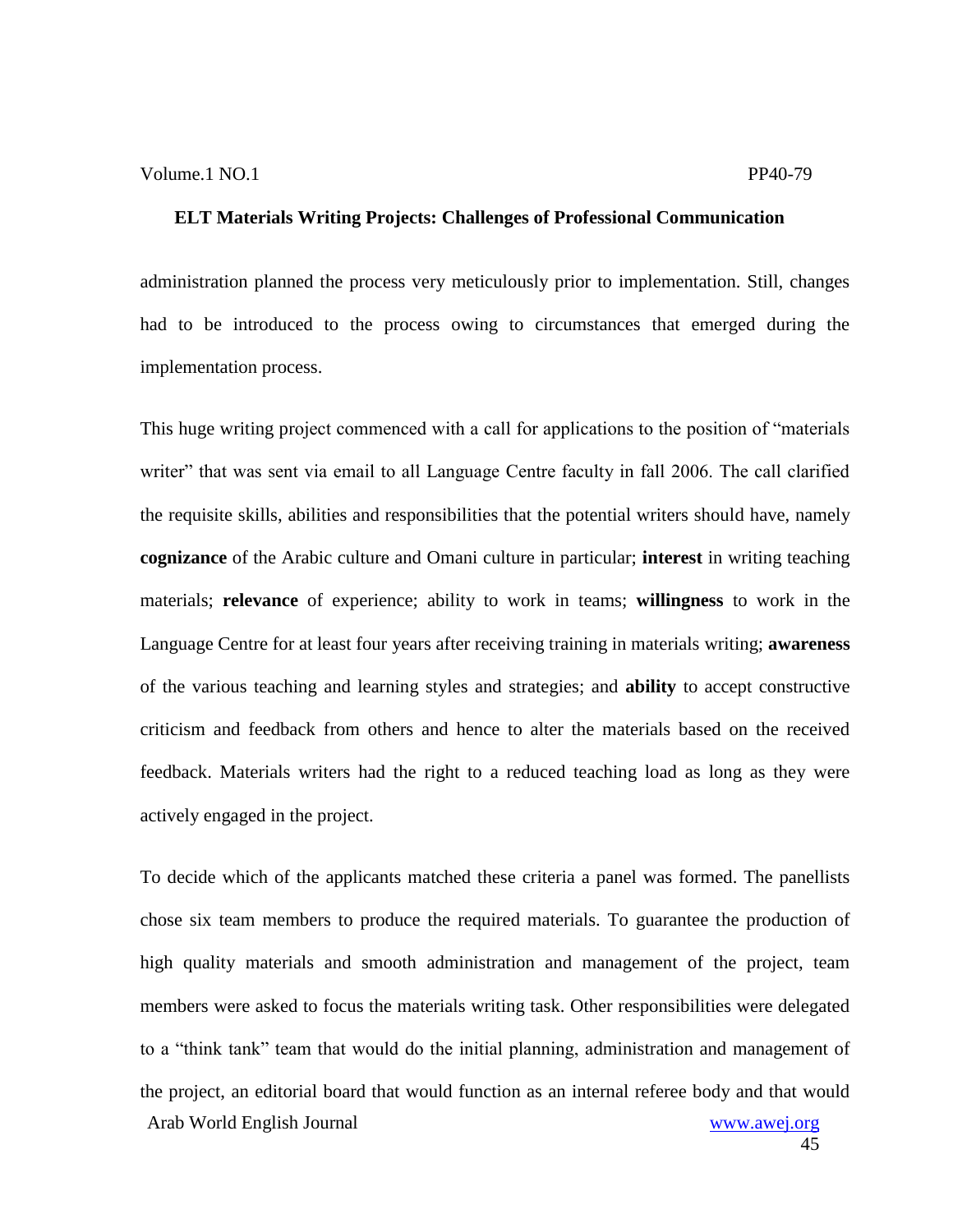perform on-going and final reviewing and editing of the materials, a "text bank" team that would collect texts and pictures for the writers to chose from, and a "designers"" team that would draw pictures and illustrations befitting the Omani context.

The start-up of the project encouraged extensive reading of existing documentation found at the Language Centre especially those pertaining to the results of the extensive evaluation of the curriculum held in 2004 and 2005 as well as an extensive literature review of existing theories and approaches on teaching writing. In addition, the chosen writers went through rigorous training by two well known trainers who are textbook writers themselves. Throughout these tasks, the team of the selected writers met together, asked questions and shared ideas.

Arab World English Journal www.awej.org Indeed, the project was a joyful and rewarding experience. It provided its participants with the opportunity to be creative and demonstrate their own individual creativity, share their knowledge, experiences and skills and learn from the others and with the others. However, the members of all teams had many moments of frustration and pain. Regretfully, three of the six selected writers were asked to leave the team due to their inability to produce suitable materials. Two of these writers had difficulty adapting to the chosen approach for the materials and producing engaging materials. The third writer had a problem accepting feedback and could not adapt the materials to the students' needs. Some of the members of the "think tank" faced problems in explaining the path to the success of the project and communicating their approach to the materials writers. Sometimes the writers went from mere consuming whatever was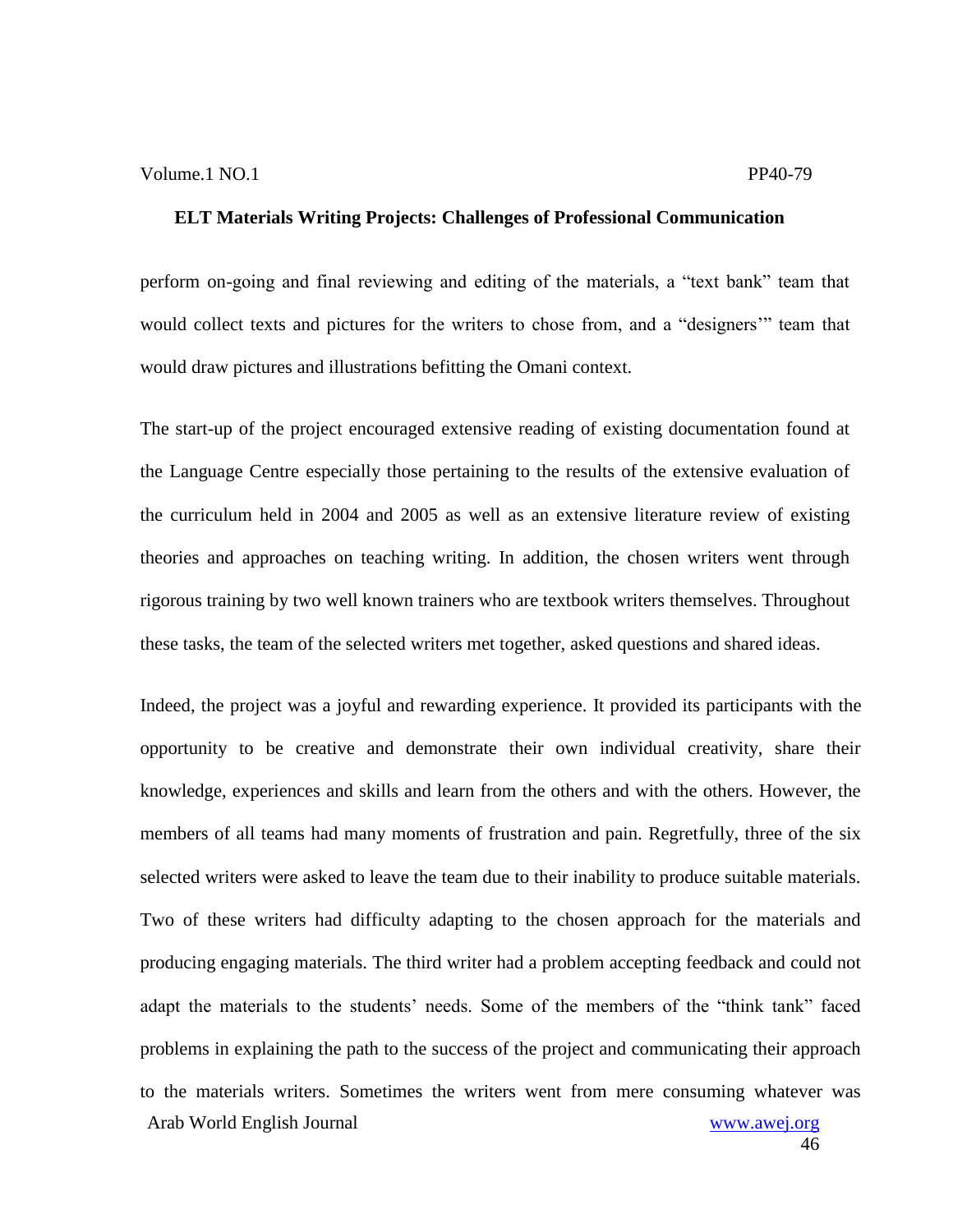provided to them by the "text team" members instead of coming up with their own innovative ideas and creating their own texts, activities or assignments. In some cases the texts were chosen by the "text team" and suggested to the individual material writers who later contextualized and customized them to the needs of the students to their own liking. In these cases the procedures and approaches were sometimes not well communicated to the other writers or team members, and consequently were not accepted. The inability to share and to voice thoughts, ideas and opinions, and sometimes even to listen to the views of the others led to psychological and communication problems. These problems were made more complex when more experienced team members acted as mentors to their colleagues and insisted on their own classroom experiences, some specific methodologies and approaches to bear on the materials. However, members often discussed things and reached middle-grounds, something that contributed to the eventual success of the project.

Due to the support of the Language Centre administration and the hard work of the teams, this project was fortunately finalized yielding a series of excellent writing books called "Explore Writing" and are to be used for levels 2, 3 and 4 of the intensive program. The feedback that the materials writers received from teachers and students proved that the materials are working very well in the classrooms.

Arab World English Journal www.awej.org While the "Explore Writing" project proved to be a successful one, some other extensive materials writing projects, unfortunately, fell apart or got postponed to an indefinite time. An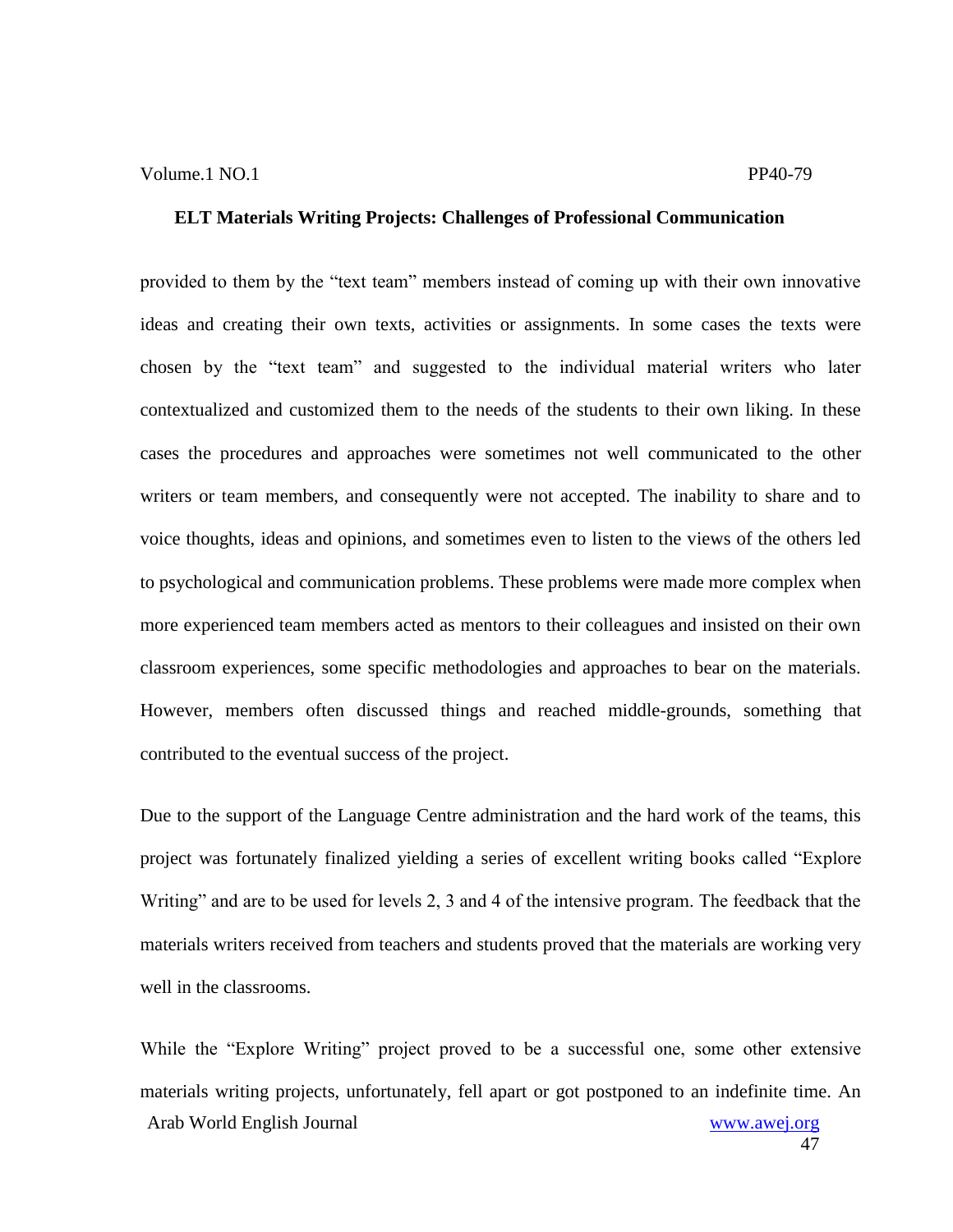example of such projects is a speaking and listening materials writing project. This project was terminated or postponed due to a number of reasons, one of which is lack of synergy between the writers" perceptions regarding the approach to be followed in the envisioned textbooks. The project was too ambitious and the members required resources and equipment that were not readily available in the classrooms. A few conflicts happened between pairs working together due to difference in perceptions, ideas and personality factors. Therefore, a pair or two had to change members. The factors that led to the postponement of this project were very complex. The lack of a clear vision and a consensus regarding the approach coupled with personality clashes made effective communication quite impossible among some team members, which in turn caused the collapse of the project.

The Language Centre also commissions small scale projects, where there is only one writer supervised by a program coordinator. The materials produced by the writer receive feedback from the program coordinator (project leader) throughout the design process and revisions are made during the piloting stage. No professional training is provided in such individual projects and it is only experienced teachers who propose and conduct such projects.

#### **Case study**

**The purpose of the study** The present study endeavours to discuss the challenges of communication within the Language Centre project teams of materials writers, their perceptions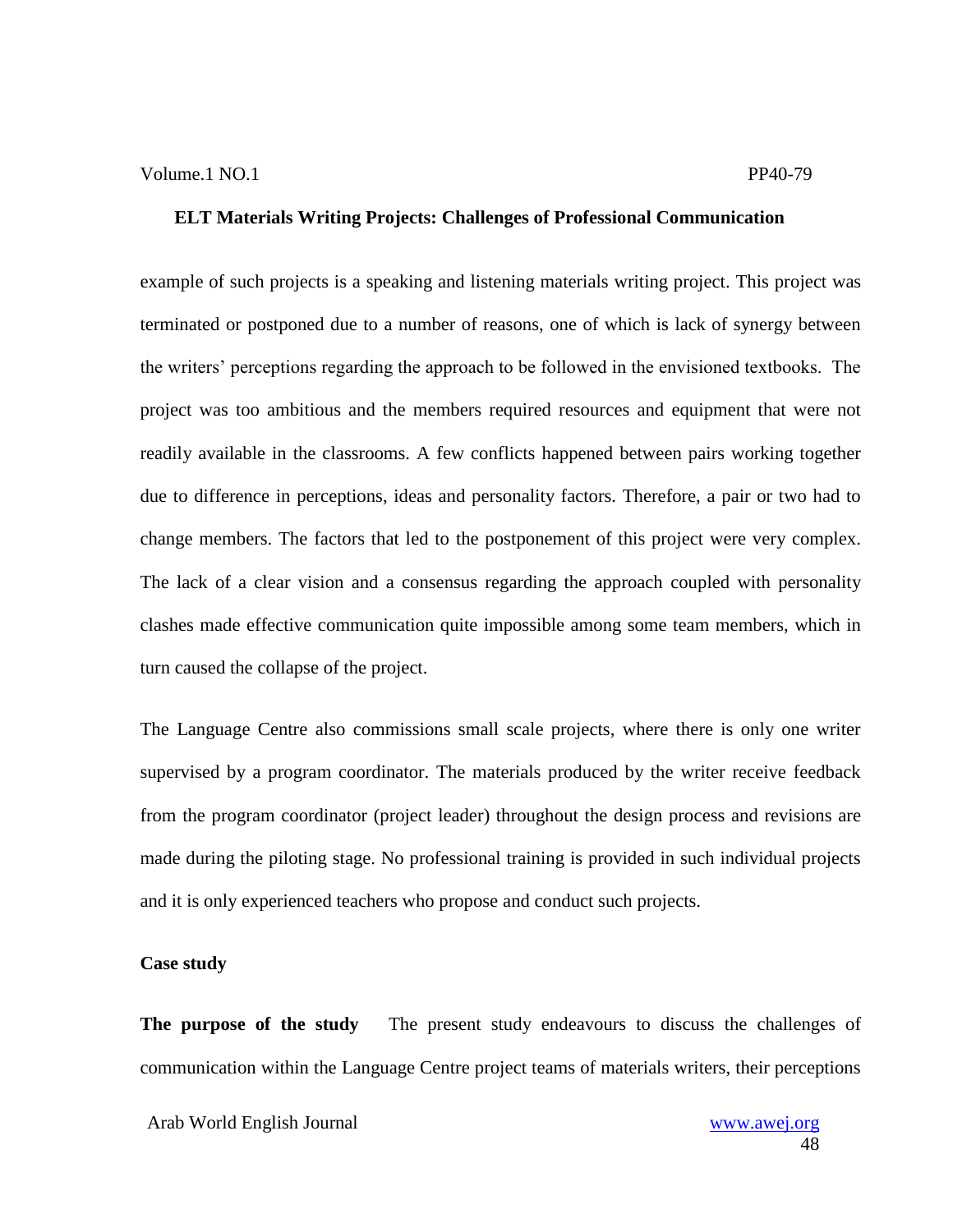about such aspects as team selection, team dynamics including various types of internal and external communications, final product and intended audience. By reporting the results of the survey the authors look into how to create synergy among the teams of material writers to achieve effective communication and enhance the chances for the success of future projects or teams.

**Questionnaire History** In materials development and writing, the role of the writer is not merely limited to the adaptation or creation of texts and exercises that meet the needs of his/her target students; rather, the writer acts as a mediator that negotiates ideas, beliefs about students" needs, learning capabilities and styles with other individuals and groups from within and without the Language Centre. Hence, the writer is by no means the first and the only party involved in the process of materials writing. At the Language Centre the writer is, on the one hand, an individual involved in various types of informal and formal internal communications, face-to-face and computer-mediated interactions (via e-mail and the virtual Language Centre website) with the other writers in the team. S/he and the rest of the team members are also involved in various types of external communications with two other bodies that are as creative as s/he is. The first body is the one that represents the students and their teachers, and the second one represents the editorial board. The editorial board functions as an internal refereeing body that provides detailed feedback on the materials to the writers. The board can accept or reject materials; therefore, it is a decision making body in its own right. The Director of the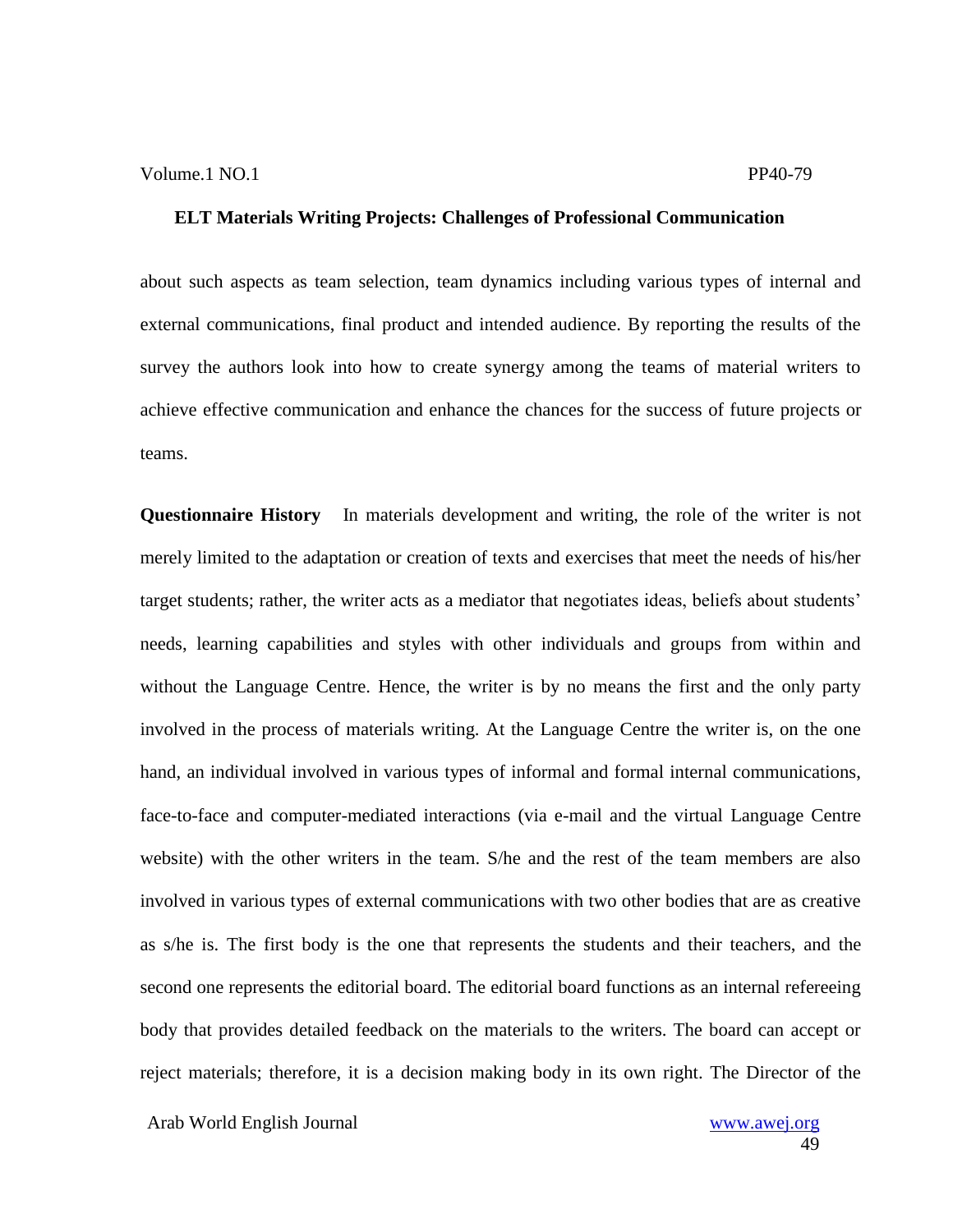Language Centre is involved in the decision making process as s/he provides the general guidelines or the blueprints for the project. Although the writers do not often interact directly with her/him, they do sometimes meet to brainstorm, thrash out ideas and iron out disagreements. In large projects, the trainers and the designers are also involved in the process of providing feedback and so they serve as the external referees for the project.

The relationships between these parties and the writer or team of writers might not always be crystal clear from the outset to all involved. Although the roles of each member in the team are identified from the very beginning, these might change to adapt to new circumstances and changes in the group memberships or dynamics. Therefore, socio-cultural, linguistic as well as personal factors may play a significant role in the process of designing and developing the materials the three bodies have worked on. In the present study, the researchers were interested in investigating the dynamics of the communication processes between the parties involved in the materials design in order to shed light on what could contribute to the success or failure of these projects.

Arab World English Journal www.awej.org The process of communication in the Materials Writing Projects is often a two-way or threeway street. The writers have to communicate with the teachers piloting the materials; they answer their questions and receive their feedback regarding the materials and how the students responded to and interacted with the new materials in real life classrooms. The feedback of the pilot team is also communicated to the editorial board so that they may know how effective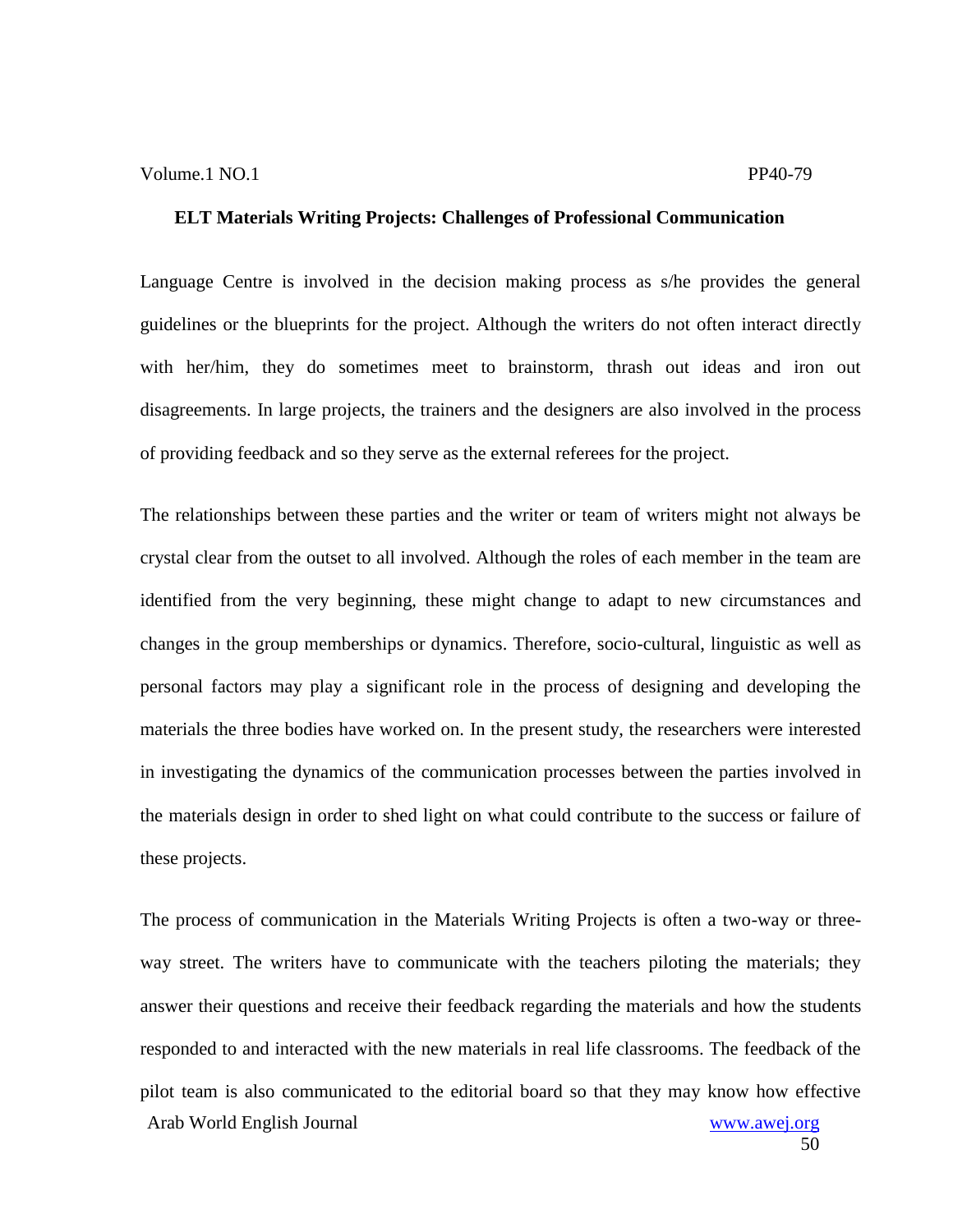their prior feedback to the writers was. The writers also communicate with the editorial board and the external referees if there are any assigned in the project. These communications involve sometimes an intense negotiation of meaning so that all members arrive at the same understanding of a certain concept or reach a certain compromise when ideas are too different to converge in one path.

A similar approach to the identification of communication flows in materials writing projects is described by Esslinger and McCorkle who suggested looking at the many ways of communication aspects by building a matrix which would allow project management to focus upon goals or objectives for which communication is most critical (Esslinger and C. McCorkle, 1985). At the level of materials writing projects, the emphasis is on internal communications (within the team of writers, between the team members, pairs of writers and between these and the project manager) as well as external interactions with the editorial board, external referees or trainers, teachers and students who will use the final product. Therefore, the matrix logically includes such aspects as team selection, team dynamics including various types of internal and external communications, final product and intended audience.

Arab World English Journal www.awej.org To address the factors which have an impact on the effectiveness of communication between all the parties involved in the different stages of materials writing projects, a questionnaire was designed. The questionnaire consisted of eight parts, which contained "yes/no" questions which required participants to explain their answer or comment briefly on the items in question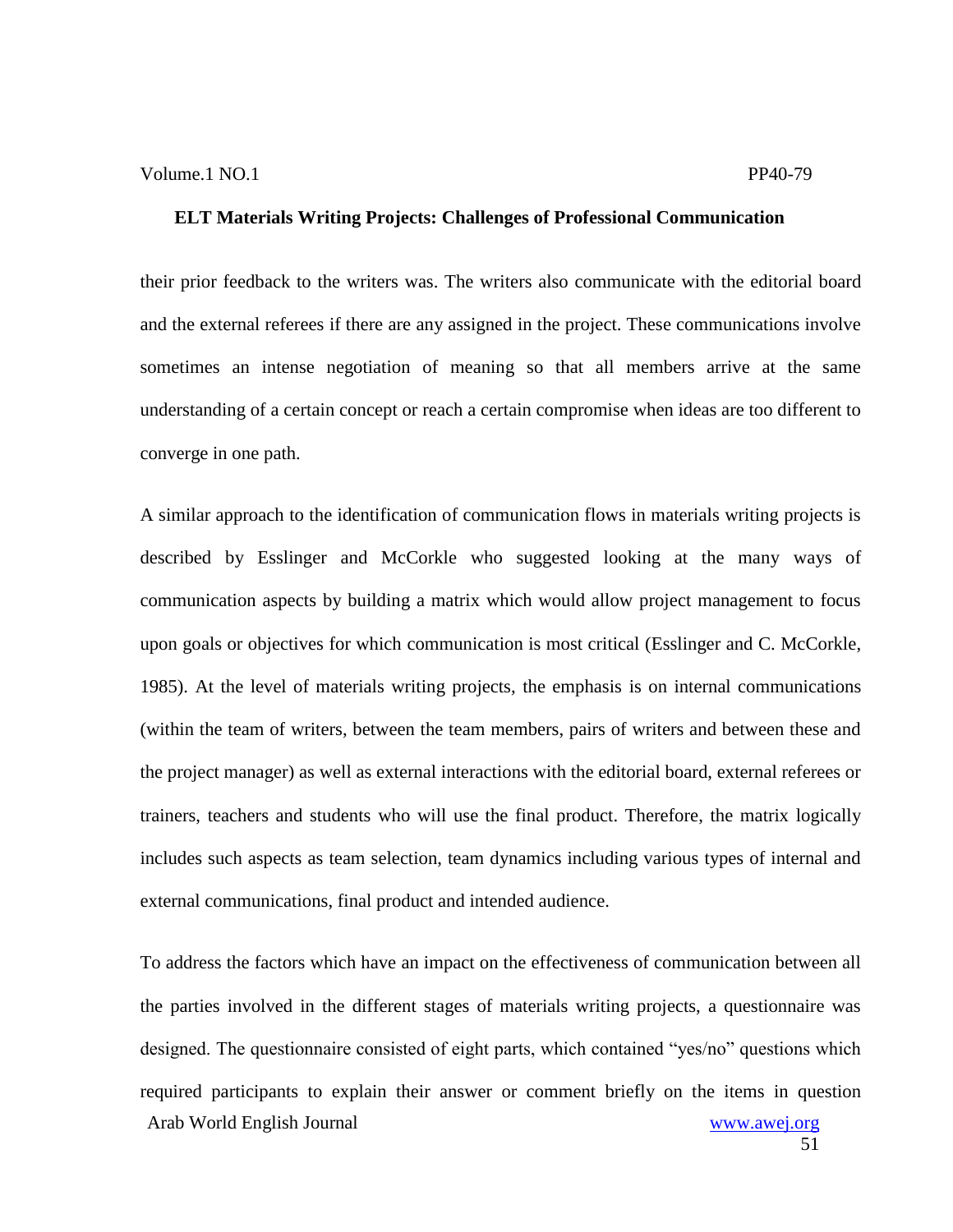(Appendix 1). The inventory focused on such aspects as team selection, starting point of the project, the roles of the team leader, editorial board or internal referees, students and teachers' feedback and deadlines. It also attempted to elicit personal views and opinions of the participants as well as their advice to future material writers. For the purpose of this paper, the reported results will only focus on areas related to the process of communication that take place in materials writing projects.

The questionnaire was first sent as an email attachment to the Language Centre teachers who were involved in materials writing in the LC. Then, hard copies were provided for the writers. The writers were requested to complete the questionnaire, add any comments they wished to make, print it out and leave it in any of the investigators' mail boxes. It was explained that this questionnaire was part of an investigation of the challenges that material writers were facing in developing and writing materials and was aimed at improving the process of materials writing in the Language Centre. It was also clarified that the feedback about teachers" problems and concerns would be of great benefit since it would be conveyed to participants of future writing projects in order to assist them in performing their tasks and achieving the most out of their projects. The investigators also noted that it was an anonymous questionnaire and teachers were requested to be free to speak their minds. They were also made aware that the findings will be published as a research study.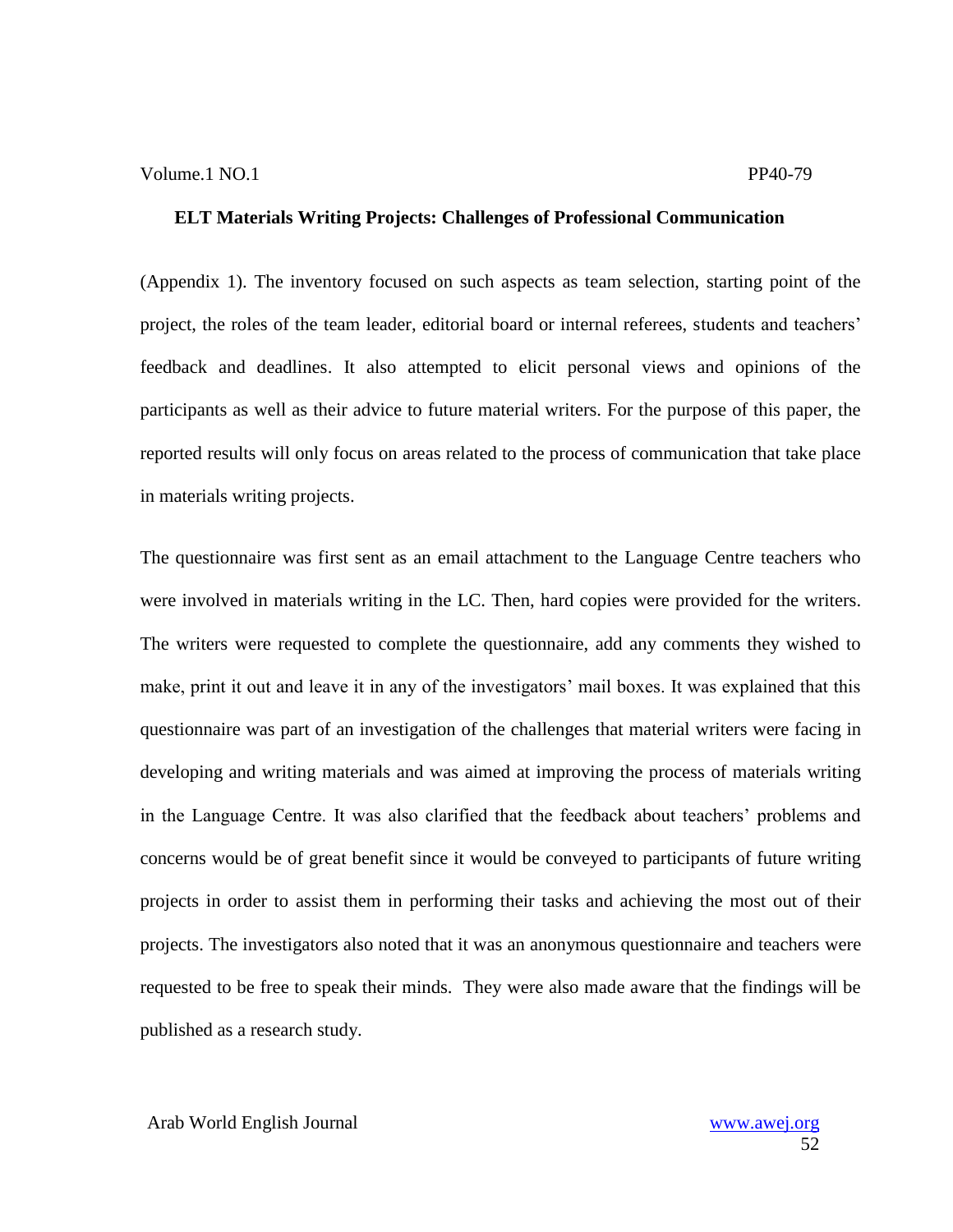**Participants of the study** 19 from 30 writers answered the questionnaire because the rest were involved in small-scale materials development, revision or adaptation projects within courses in the programs they taught in, and therefore they thought that the questionnaire was not meant for them. However, there are a few teachers among the 19 who responded that they were involved in projects which they did individually.

Of the 19 writers who answered the questionnaire, 17 (89.5%) were female and two were males (10.5%). Two teachers (10.5%) were in their 30s, seven teachers (36.8%) were in their 40s and the majority of the teachers (ten  $-52.6\%$ ) were at the age of 50 and above. As for their education background, the bigger group of the participants were MA holders  $(15 - 78.9\%)$ . One teacher (5.3%) had an MPhil, another had a Diploma in Language Teaching (5.3%) and two teachers had a PhD (10.5%). The participants had varied teaching experiences. Three teachers (15.8%) had a teaching experience ranging from five to nine years. Seven teachers (36.8%) devoted from ten to twenty years to teaching. Those teachers who had more than 20 years of experience in the profession made the biggest group of the research sample (nine  $-47.4\%$ ).

However, most of teachers had quite a few years of teaching experience in Oman. 14 teachers (73.7%) worked in Oman from five to nine years and five teachers (26.3%) from ten to twenty years. This section of the questionnaire revealed that the writers are of varied characteristics which are an indication that the selection process was not dependent on any specific background factors except those that relate to the criteria specified for potential writers.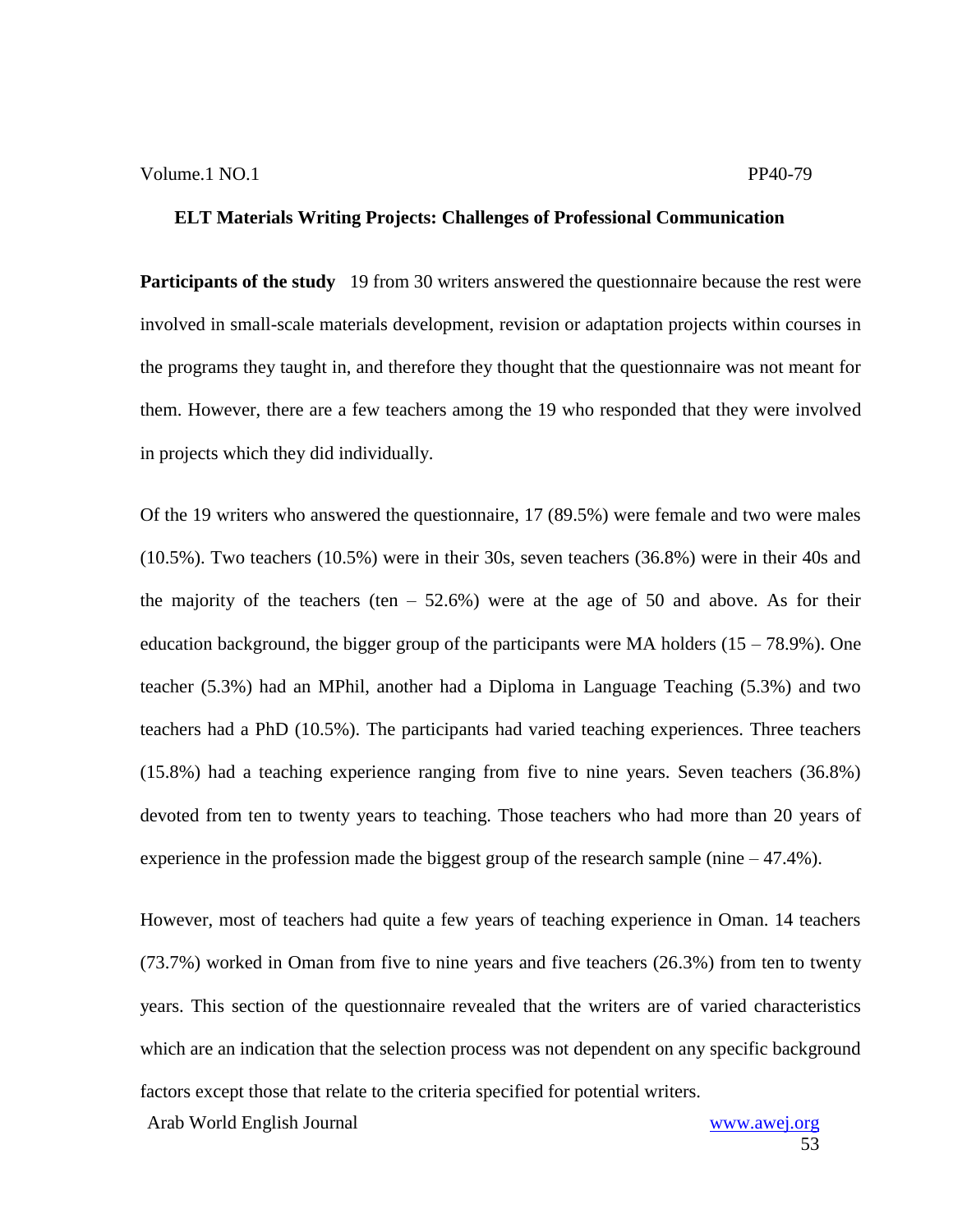#### **Results and discussion**

**Team Selections** When asked whether it was clear why each member of the writing team was selected, 12 participants (63.2% of the sample) expressed that they understood why the selection was made, while four (21.1%) of the participants stated that the reason for the selection was not clear, and three (15.8%) stated that they had been involved in projects that required individual rather than team work and therefore answered as Non-Applicable to this questionnaire item. This factor is quite important in team selection, for it clarifies as well as validates to each team member why s/he was chosen and what s/he can bring into the project. Closely related to this aspect is the need to understand the role of each member in the writing team and what s/he can contribute to the project. Ten participants (62.6% of the sample) reported that the role of each member of the team in the project was clear, while six participants (31.6%) reported the contrary, which represents a lack of an understanding of the quality of the work or experiences the members brought into the projects and the responsibilities assigned to them. The fact that some participants did not understand what their team members could contribute to the writing projects might have lead to lack of communication during the project. Therefore, it is of utmost importance that team members understand why each member was selected and what this member can contribute to the project. This is one of the basic factors that need to be considered during team selection.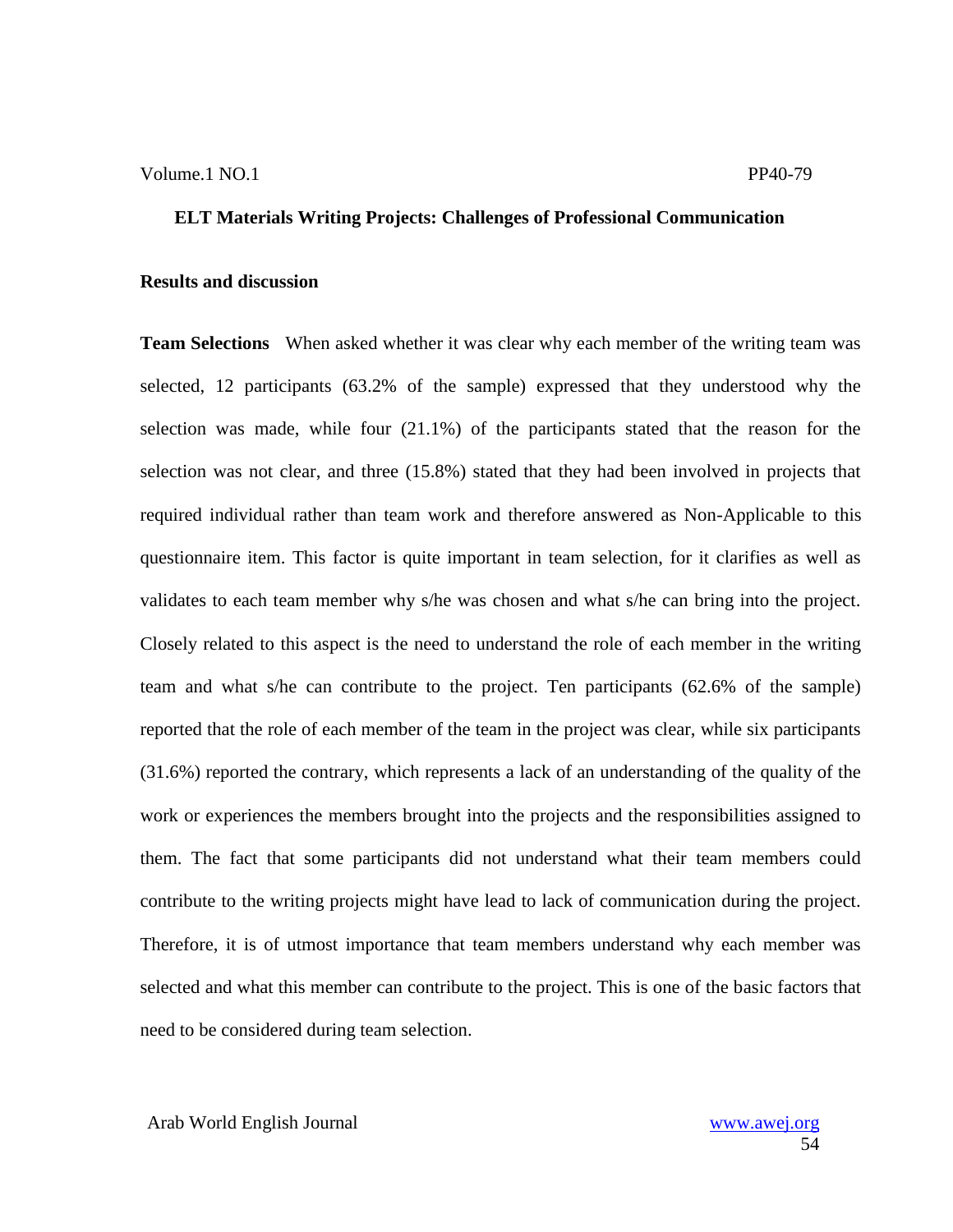The participants were also asked about whether or not they had expressed their interest in joining a materials writing project before being invited to join the teams they worked in. 12 (63.2%) participants reported that they had, while four (21.1%) stated that they had not, and here again three reported this factor as Non-Applicable. The fact that the majority reported they had shown interest in joining writing projects indicates that they were driven and, therefore, had a chance of withstanding the challenges such projects might create for members.

When asked whether or not they had been given the freedom to choose a writing partner, eight participants (42.1%) of the sample- indicated that they had not, while seven (36.8%) stated that they had, and three participants reported this factor as Non-Applicable. Also, seven participants reported that they were not given the freedom to change their partners during the project, while six (31.6%) reported that they were given such an opportunity but did not indicate clearly whether or not they had indeed made use of it.

Arab World English Journal www.awej.org The sample was asked whether they regarded previous training in writing or material development as a must for members to be selected for a writing project. The majority of the sample (63.2%) stated that previous training was not a requirement for the involvement in materials writing project, while only 36.8% stated that it is an important requirement. The fact that two thirds of the sample considered previous training unimportant for the involvement in such projects indicates that the majority did not view such projects as challenging tasks but rather as tasks that require the use of the skills that they have acquired through teaching and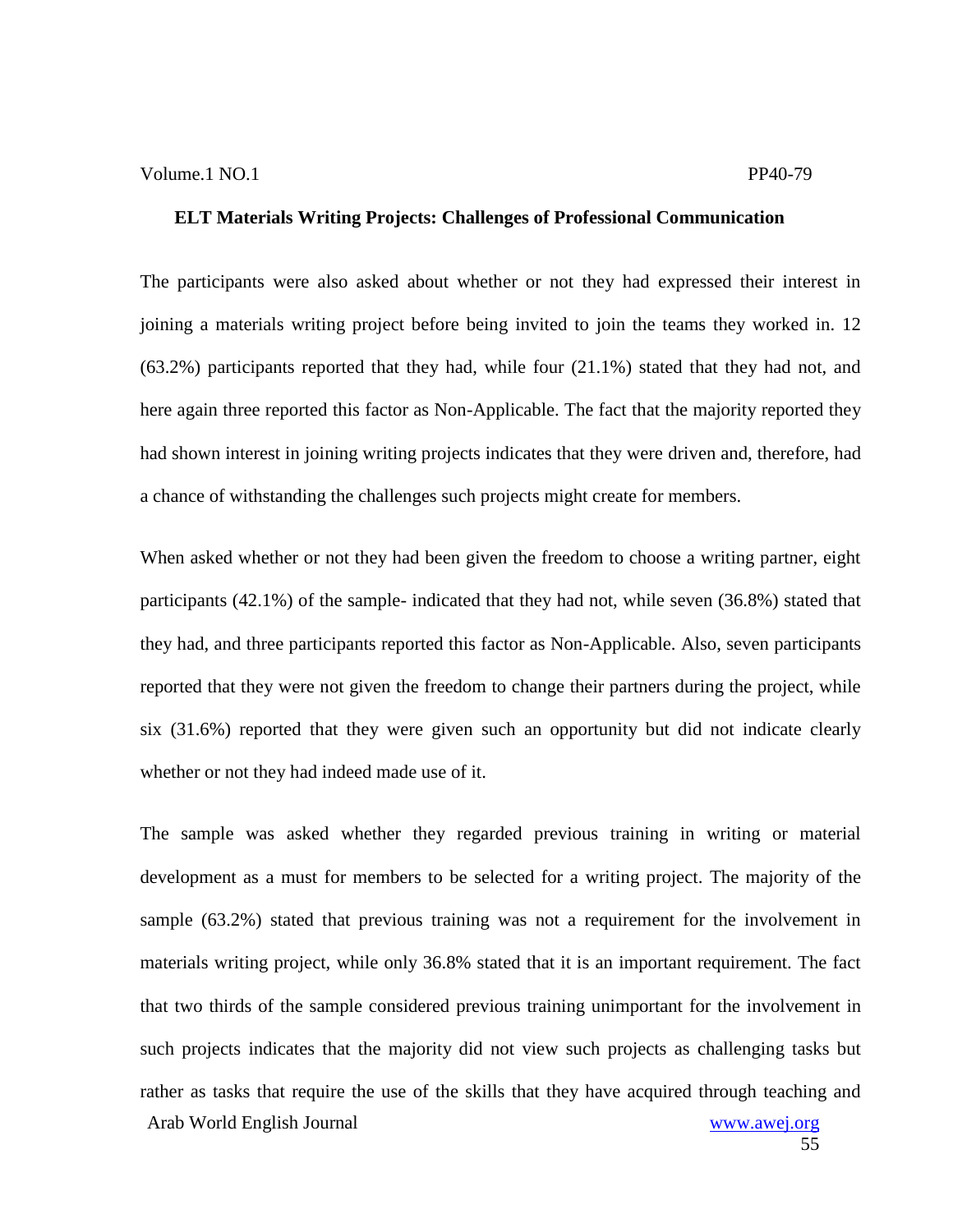classroom preparation. When asked about whether they had been involved in training in materials writing before starting their writing projects in the LC, 16 participants (84.2% of the sample) indicated that they had not had training before starting the projects. However, training was an integral part of large scale projects; such as the "Explore Writing" project and the listening and speaking project. The training was provided by the Language Centre and professional trainers were contracted to do the training.

Two teachers of those who participated in the study briefly commented that they had adequate training in materials writing soon after joining the team at the Language Centre. All the others explained that they had no previous formal training in materials writing and design. However, (89.5%) of the sample mentioned that prior to joining the project, they had relevant experience in industry due to on-practice learning. They had learnt a lot from their former peers, senior teachers and from participating in materials writing projects of different scales and calibres.

When asked about team dynamics, 73.7% of the participants reported that inter-personal relationships and collaboration between all team members were present. Verbalizing her perceptions about the collaboration aspect of the materials writing projects one, of the teachers pointed out that this was mainly collaboration between her and the partner she was paired with. Another teacher described the communication aspect as "a vital part of keeping quality of the materials and bending with the team". A third teacher commented that in her case the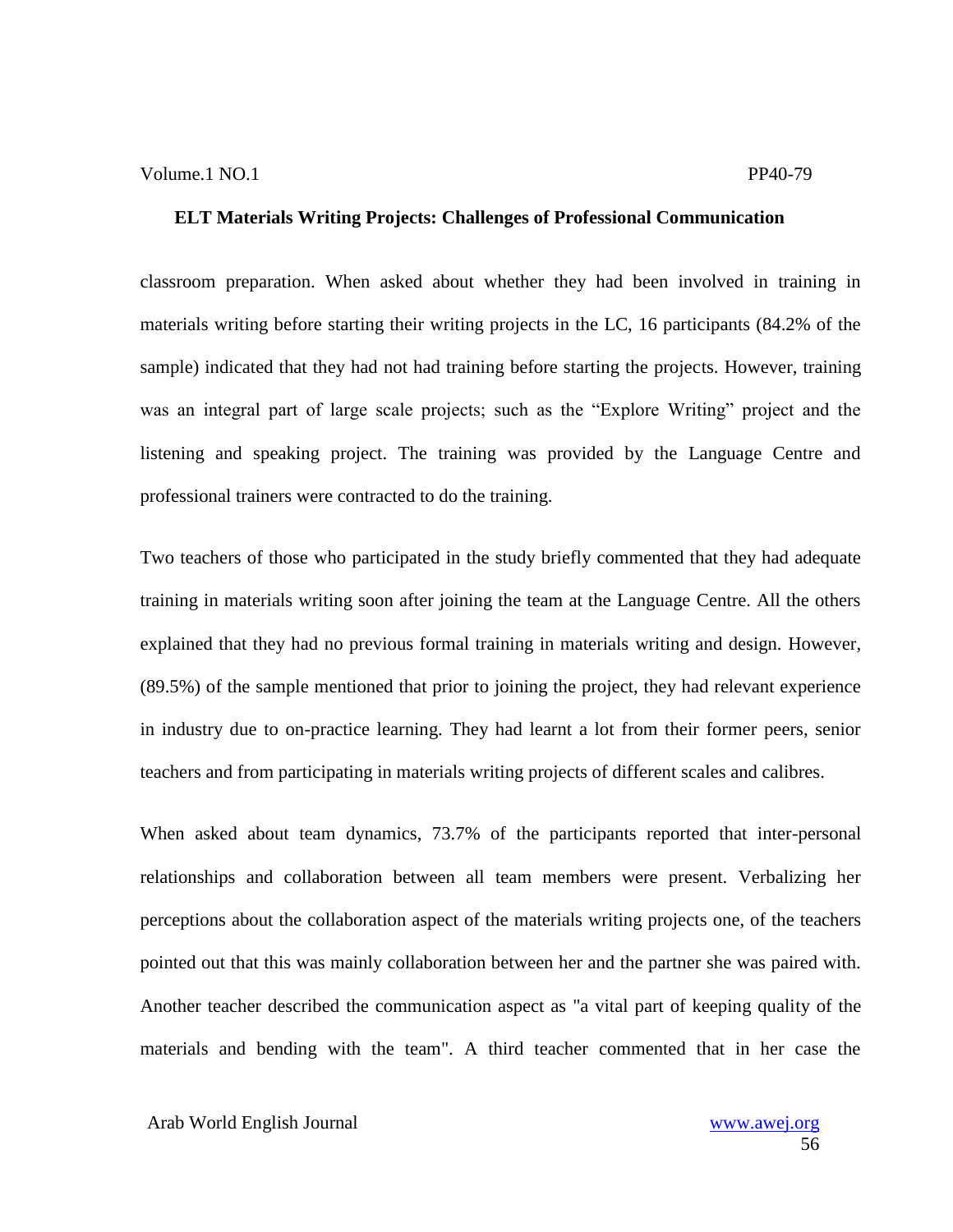atmosphere was generally collaborative. In her opinion a team cannot be called efficient if it is "unable to intellectualize disagreements and move towards productive dialogue".

**Starting point** The participants were asked about issues relating to the starting points of their projects. When asked about whether they were provided with clear aims and objectives in the introduction to the writing project, 12 participants (63.2%) stated that the aims were clearly stated to them, while five (26.3%) disagreed, and two (10.5%) stated that it was not applicable to their projects. Also, when they were asked whether they were provided with guidelines describing the stages of the project, eight participants (42.1%) stated they were, while nine participants (47.4%) stated they had not received guidance, and two reported this factor as Non-Applicable. When comparing these two factors, we can see that there is a serious problem in some projects with respect to management. The fact that the aims of some of the projects were unclear to some of the writers and that they were not all provided with guidance throughout the stages of the project signals communication problems between project participants and the organizers or leaders of these projects, who were responsible for providing the writers with such crucial data and help.

Arab World English Journal www.awej.org In addition to the provision of clear aims, the writers were all provided with project frameworks to help them organize the components of each unit/book they were writing. When asked whether the unit/book writing framework was clarified or justified, a generally positive reply was given. 12 participants  $-63.2\%$  of the sample  $-$  stated that the framework was clarified,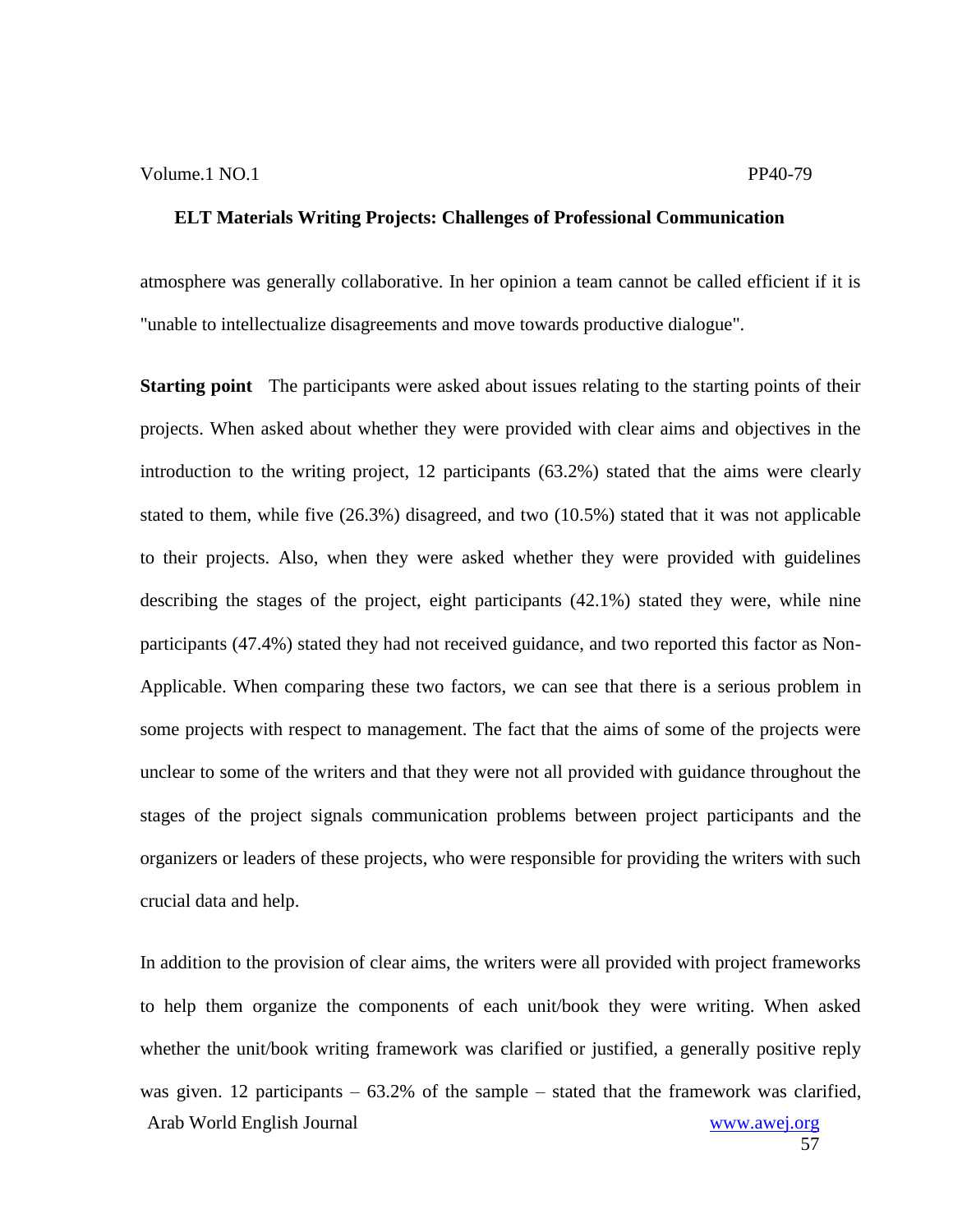while three participants (15.8%) said it was not, another three gave a Non-Applicable response, and one gave no response. The writers were then asked whether the unit/book writing framework was usable or unusable. Two participants (10.5%) reported that it was usable, while four (21.1%) reported that it was not. Three other participants (15.8%) reported that their team amended the framework they were given, while another four reported that the framework was developed by the team. Another three participants gave no answer to this question, two others stated that this factor was Non-Applicable, and one participant reported that his team was not given a framework.

One of the participants of the study thoroughly contributed her personal opinion about the framework calling it "half the battle of materials design". She remarked that the framework of the project she was involved in, though planned with attention to numerous parts and details, underwent several changes. In the course of the project the original framework was adjusted due to clearer vision of some conceptions that were related to the learners" necessities, language level, and suitability of content with regard to the local culture. The framework also had to take account of a proper balance among skills, possibilities of integrating skills and layout issues.

Arab World English Journal www.awej.org When asked about the length of time it took the participants to know their exact duties, four participants (21.1%) stated that it took them very little time, while three others (15.8%) stated the contrary and another three stated that it took them 'some time' without being very specific. One participant gave no response, while seven participants (36.8%) gave a Non-Applicable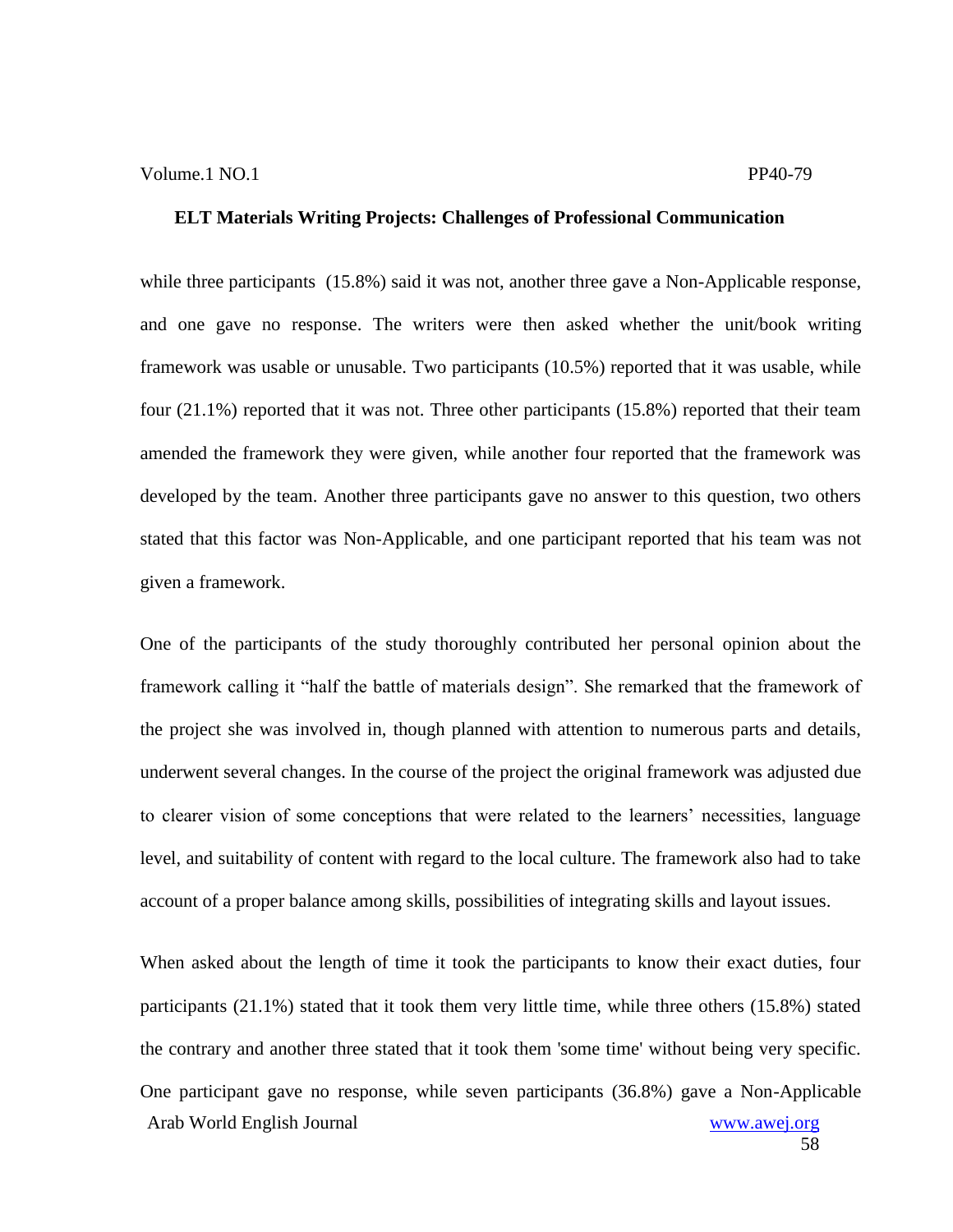response to this factor. Only one teacher knew her exact duties from the very beginning of the project. One of the teachers clarified that it took the team she worked with quite a long time to start the writing process as such due to engaging in a lengthy literature review and framework development procedures. At that point she was not sure about her exact duties. Another teacher commented that her initial views of the project procedures, which were merely writing units for the course book, changed as she had to spent a lot of work on brainstorming the book design, consultations and project presentations prior to writing. The third teacher explained that the scope of her duties was "ever-increasing" and that made her feel resentful at times. The fourth teacher noted that it took quite a long time to arrive at a clear understanding of her personal duties and the fifth teacher commented with regret that her exact duties had never been specified.

The participants were asked about the length of time it took them to know the other members of the writing team. Eight participants (42.1%) stated that this factor is not applicable, while six others (31.6%) stated that it took them very little time. The latter responses were attributed to the fact that members of the team were mostly friends and colleagues, had frequent and long meetings, gave and discussed feedback, and piloted the materials together. However, for one teacher it took a few months until trust was really established. Interestingly, she noted that her personal respect for the other writers grew as she worked alongside them. Another teacher commented that getting to know each other even within the framework of a project is "an on-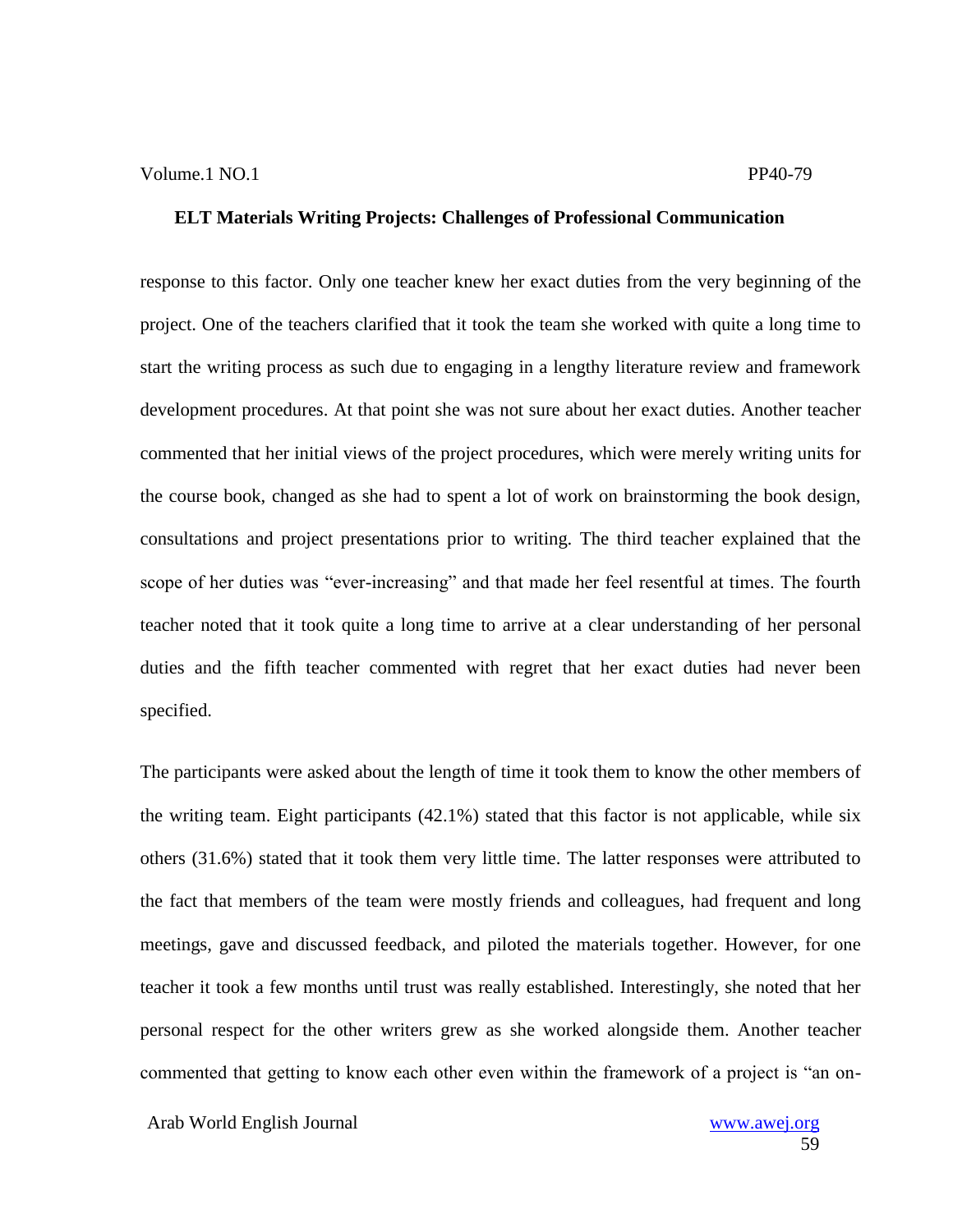going commitment". However, a third teacher noted that each team member in her case worked on his/her unit till the project collapsed and she did not know any of them personally.

The participants were asked to describe their feelings at the start of the project. Their answers and comments varied from a plain comment such as "don"t remember" to some invigorating descriptions. One teacher observed that she felt that it would be a huge responsibility and not an easy task as she had expected. She also noted that she felt stressed and confused. A second teacher wrote that although she was excited she was afraid as well. She thought that she wouldn"t be good enough and felt very nervous. A third teacher also expressed her uneasy feelings at the start of the project. She described herself at this stage as being apprehensive and anxious about the future results and product. She even remembered questioning herself about what might happen if she could not come up with an excellent product. A fourth teacher described her feelings as being daunting. However, she did not give any further explanation of the reasons or circumstances causing such feelings. Similar feelings were mentioned in one of the teachers" responses, where she wrote that she felt lost, uncertain, worried, overworked and not appreciated. Interestingly one of the teachers described a controversial array of feelings from feeling daunted to feeling excited as she believed that she wanted to implement some changes and was eager to face interesting challenges. Her point of view was partially supported by another teacher who wrote that she began the project on a very positive note with considerably high expectations.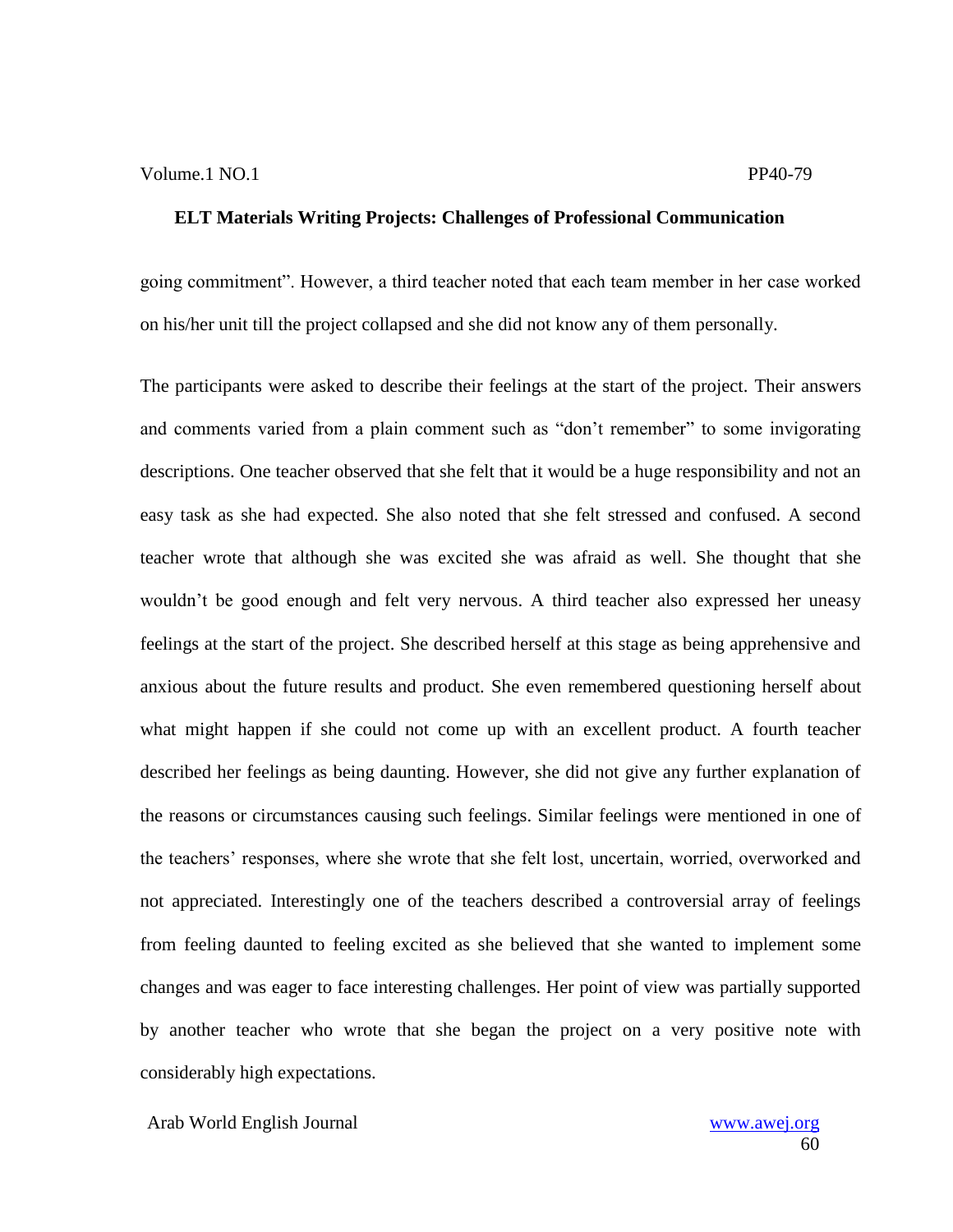Conveying her feelings at the time when the materials writing project started, one of the material writes who worked on an individual project (not a team project) described herself as being "in deep sea without a paddle". She further added that when she participated in such a project for the first time in 2005 the environment for these endeavours was not yet in place. The work was based mainly on intuitions rather than structured guidance. The time given was woefully inadequate – only six hours of release time a week to produce a student's handbook, involving anything from 350 – 400 pages of printed material and an accompanying teacher"s manual. This was in addition to teaching and office hours, preparation and marking, writing tests, coordinating courses and attending meetings. Editing and feedback were sporadic and cursory as no time was allocated to these essential stages of materials writing, nor was there any structure in place by way of an editorial board. The teacher was the researcher, writer, editor, layout expert and, in many cases, the person piloting the materials, taking notes and making revisions.

The participants were asked about the length of time it took them to produce the first few pages of material. One of the participants commented on her personal experience stating that it took her around a month. Another explained some pre-requisites for materials writing projects, namely, the identification of the gaps and limitations in the existing course books; analysis of the demands of the curriculum; studying the existing in-house materials to perceive patterns in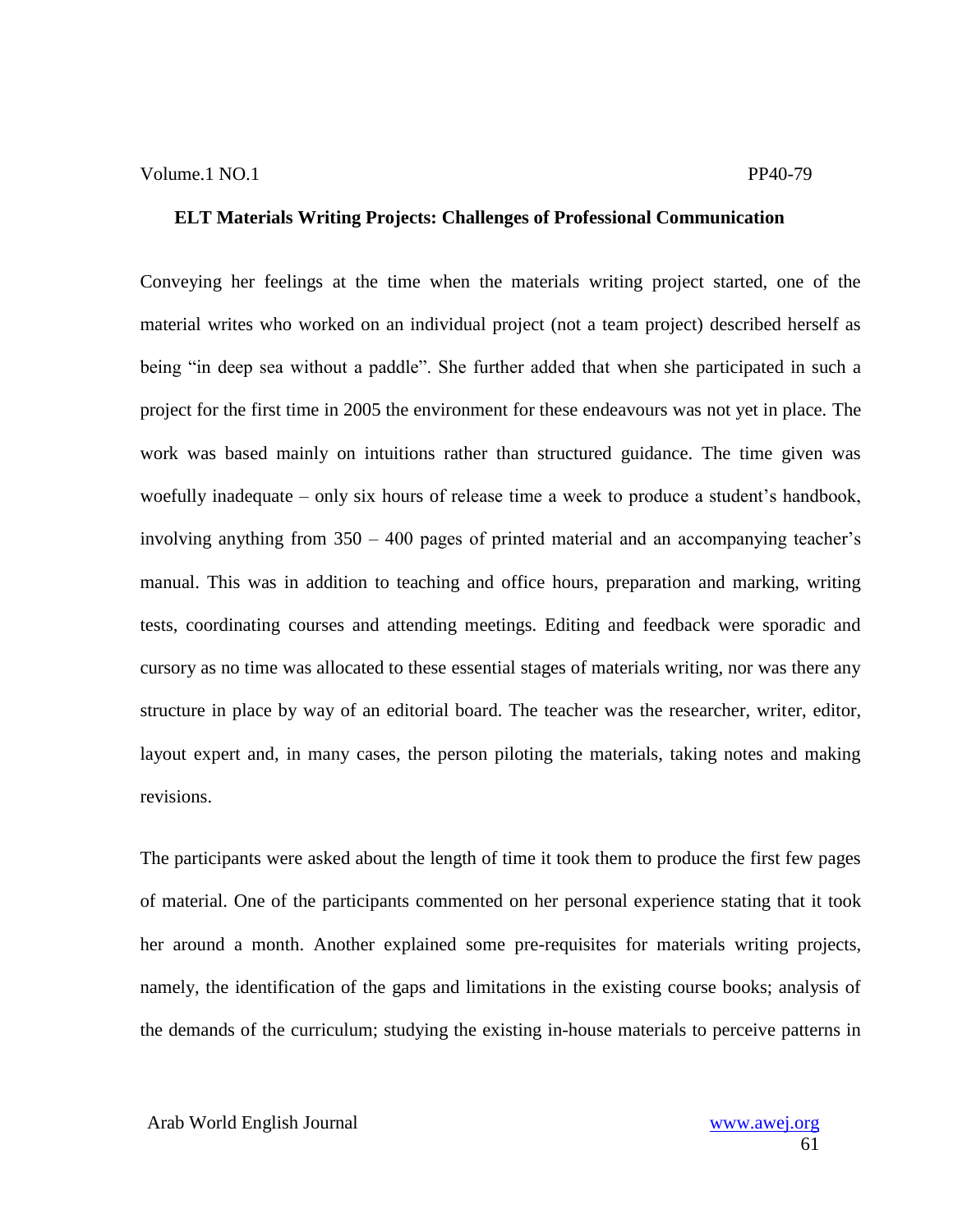exercises and tasks and layout. She also explored the need to constantly monitor the students' performance to identify issues which could be addressed by the materials.

**Team leader and editorial board** The participants were asked whether the team leader explained his duties and responsibilities at the beginning of the project. Eight participants (42.1%) gave positive answers, while five (26.3 %) reported the opposite. Three participants (15, 8%) did not give an answer to this question, and another three answered as Non-Applicable. When asked whether the team leader facilitated the communication of ideas and concepts, ten participants (52.6%) replied positively, while four (21.1%) stated that s/he did not. Two participants gave no reply, while three stated that this factor was Non-Applicable.

Nine participants (47.4%) also reported that the leader of their writing teams gave enough and useful feedback on the material they wrote. However, five participants (26.3%) stated that their leader's feedback was neither enough nor useful which was definitely a hindrance for them.

When asked whether the team leader was ready to solve the team members' problems, ten participants (52.6%) gave a positive reply, while five stated that their leader did not have this skill. Despite the high number of positive replies given to this question, when asked whether the team leader addressed problems immediately and took action, seven participants (36.8%) reported that their team leader did not do that, while another seven gave a positive reply.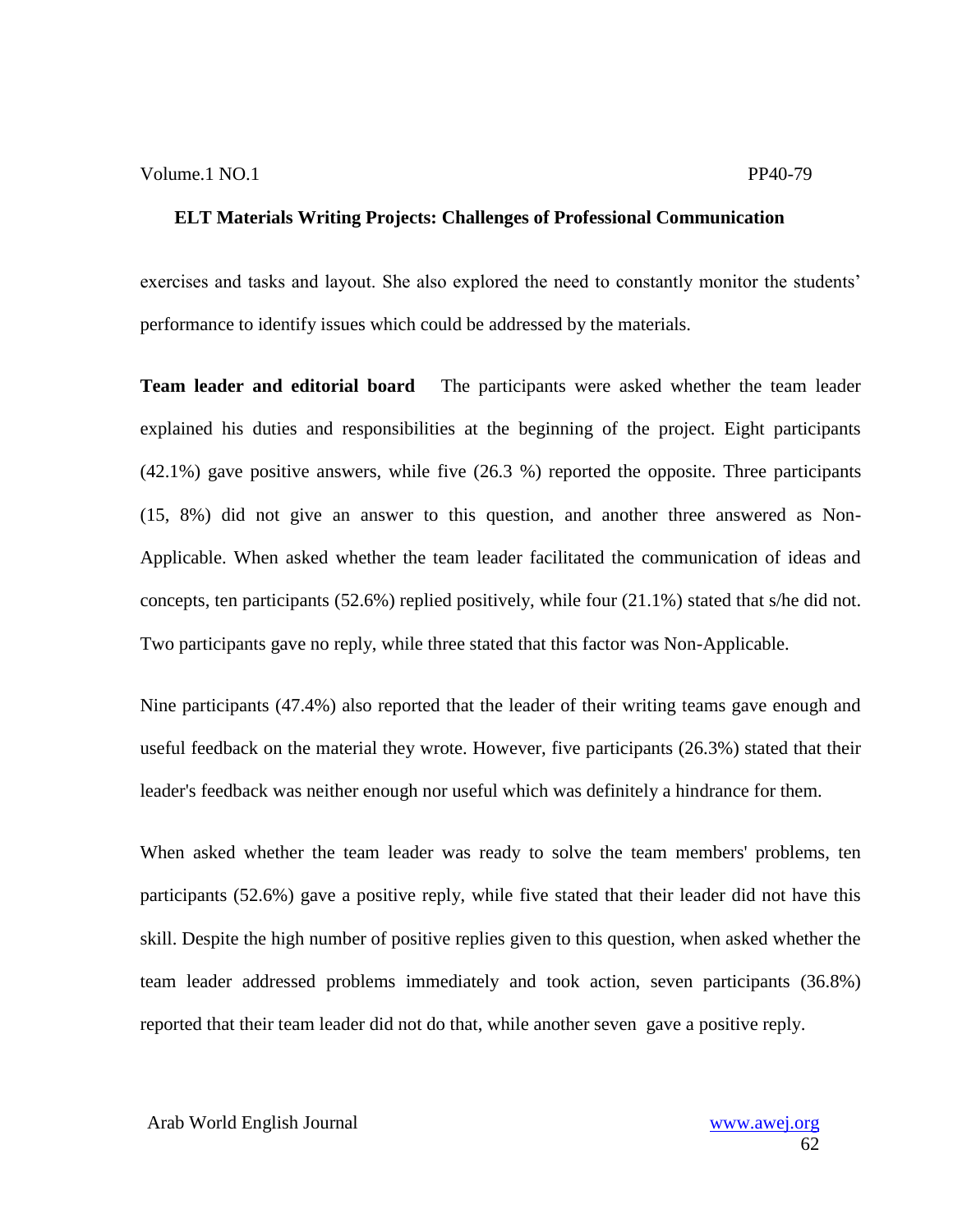The participants were asked about whether the team leader was aware of problems with group dynamics and whether or not he/she took action to solve such problems. The replies were very positive to the first part of the question, but varied to the second. It is worth quoting one of the teachers who commented that it is "often difficult to know what to do in the situation when something is wrong with the team dynamics even if one knows about the problems and it takes time". In her opinion, problems with team dynamics have ramifications far beyond the writing group. There is always a danger that "the problem person" may feel alienated and rejected.

When asked whether they felt free to talk about their problems with their team leaders, ten participants (52.6%) stated that they felt free to do so, while four stated that they did not. The rest of the replies were either Non-Applicable or empty. The participants also responded well to the question about whether the team leader directed the team in a particular course of action or engaged the team in decision making. A majority of the participants very highly evaluated their team leaders who could listen, be responsive, take actions when needed and set realistic deadlines. They noted that their team leaders were very experienced and in many cases encouraged the whole team to make decisions. Team leaders very often unfailingly gave complete freedom to the writers in their endeavour and were always ready to listen to problems and help to sort them out. Two teachers evaluated the dynamics of their team leaders as "poor". One of them explained that she was not happy with the team leader, who in some situations acted more like a boss rather than a team member, whereas in others when he was aware of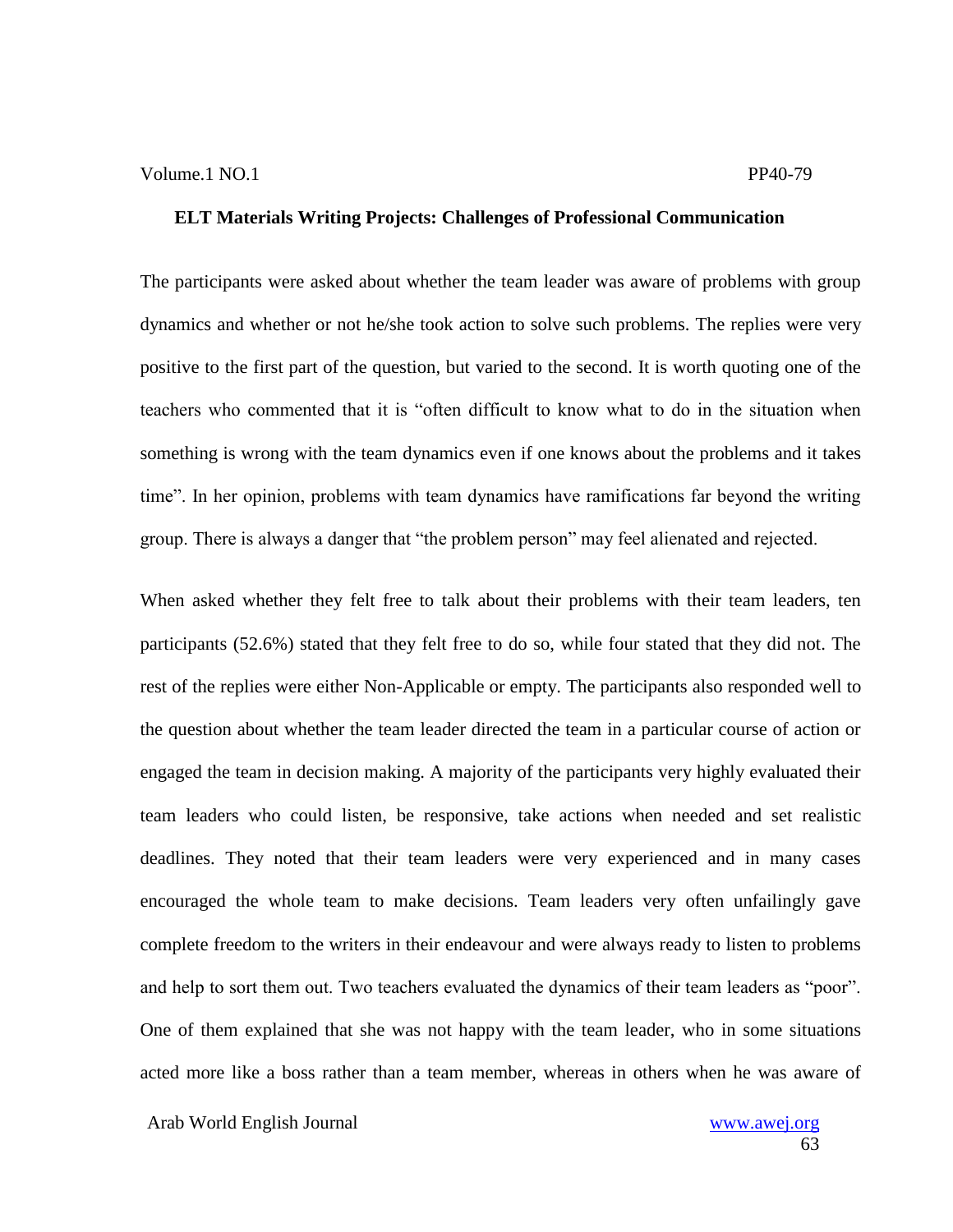problems with group dynamics, he was not able to solve them. Another described her team leader as a person who was not in control of the project though he often acted as a boss. Moreover, that team leader often took credit for other people"s work and blamed them for failures if there were any.

The participants gave useful comments about the qualities of a successful writing project team leader. The list of the qualities the participants gave includes being approachable, encouraging, resourceful, diplomatic, but firm, cooperative, realistic, flexible, supportive, understanding, respectful, honest, trustworthy, appreciative, available, democratic, decisive, " a motivator not a dictator". It is very important for the team leader to have a prior experience in project management, to entertain a clear vision of the project and to possess excellent interpersonal and intercultural communication skills. The team leader should be able to work with a plan that has clear overall goals, a good action plan to achieve the objectives and have an ability to account for the risks and failures. The team leader must possess the ability to explain, listen, emphasize, decide, take action and collaborate. The team leader should appreciate the effort of each member and exhibit excellent project administration skills. In addition, as one teacher put it, "a team leader must firstly and foremost be a team player but someone who can also lead". Moreover, as one of the respondents noted it is crucial for a team leader to facilitate the collaboration of his team with the other parties in the project and with other projects otherwise there will be "dissociation and no unified success".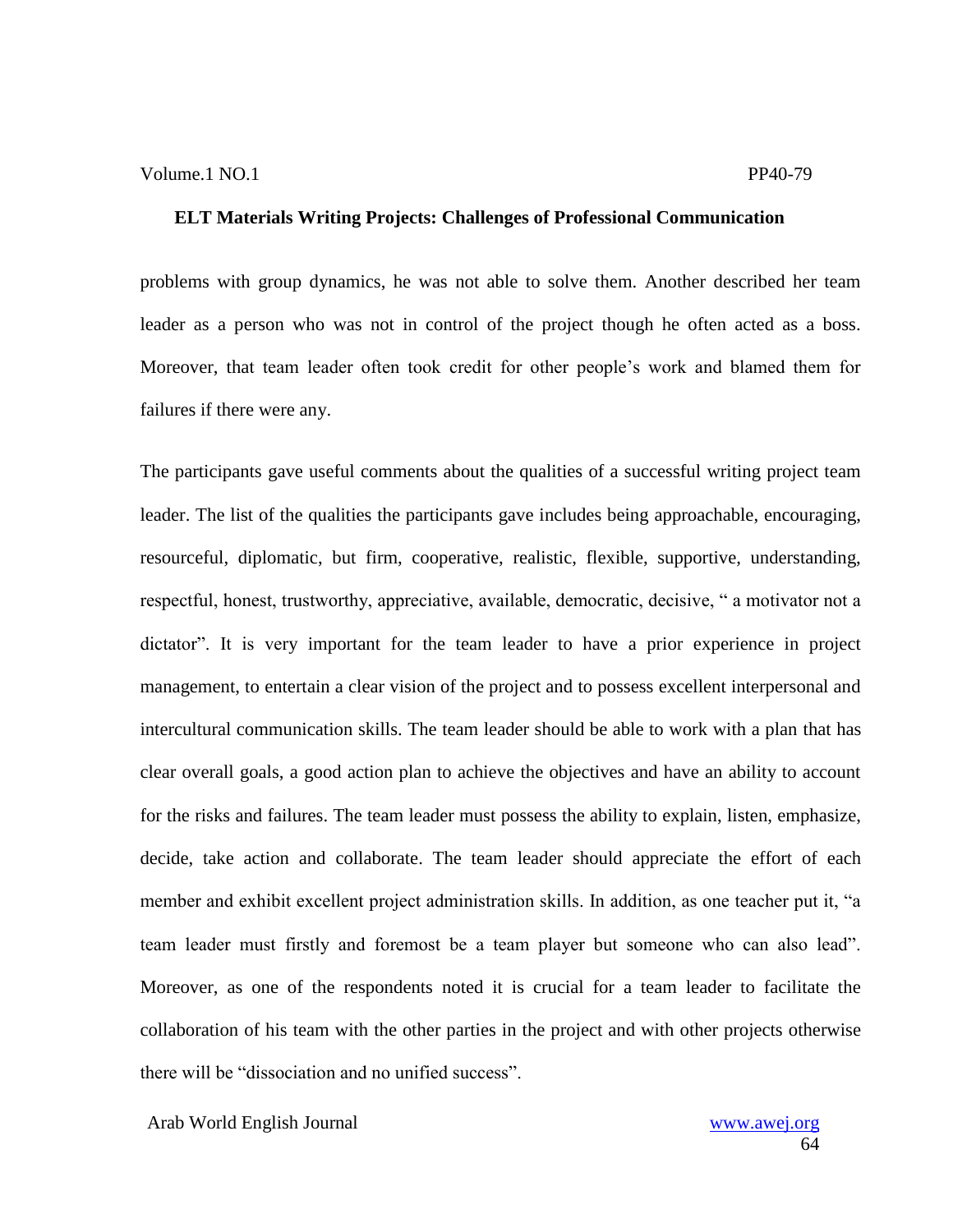When asked whether they understood well the duties and responsibilities of the editorial board members working with them on their projects, four participants (21.1%) gave a positive answer, while another four gave a negative one. And when asked about whether or not they felt the editorial board members' feedback on the material they had produced was enough and useful, five participants (26.3%) stated that it wasn't, while four stated that it was. The rest of the replies were either Non-Applicable or empty. One of the teachers mentioned that in her case, external communication with the board members and internal referees was well organized; the head of the editorial board would email writers and assign the time for face-to-face meetings.

#### **Participants' Recommendations**

Arab World English Journal www.awej.org To improve communication process in materials writing projects, the participants of the study suggested some recommendations that can be used as guidelines for future material writers. One of the teachers expressed her concerns about the start of the materials writing projects. In her opinion the writers" brief should be spelled out in detail, namely its objectives, the addressed syllabus, skills, grammar items, vocabulary list, layout, number of pages, appendices, length of materials and their origin (authentic or simplified) and format (workbook or textbook). She also emphasized the importance of regular communication between team members at all stages of the project, including first writing, editing, piloting, revising and final draft, printing and piloting. In addition, she mentioned that a materials writing project can take all the time of the teacher and a great deal of effort, as it is also important to design a holistic picture of the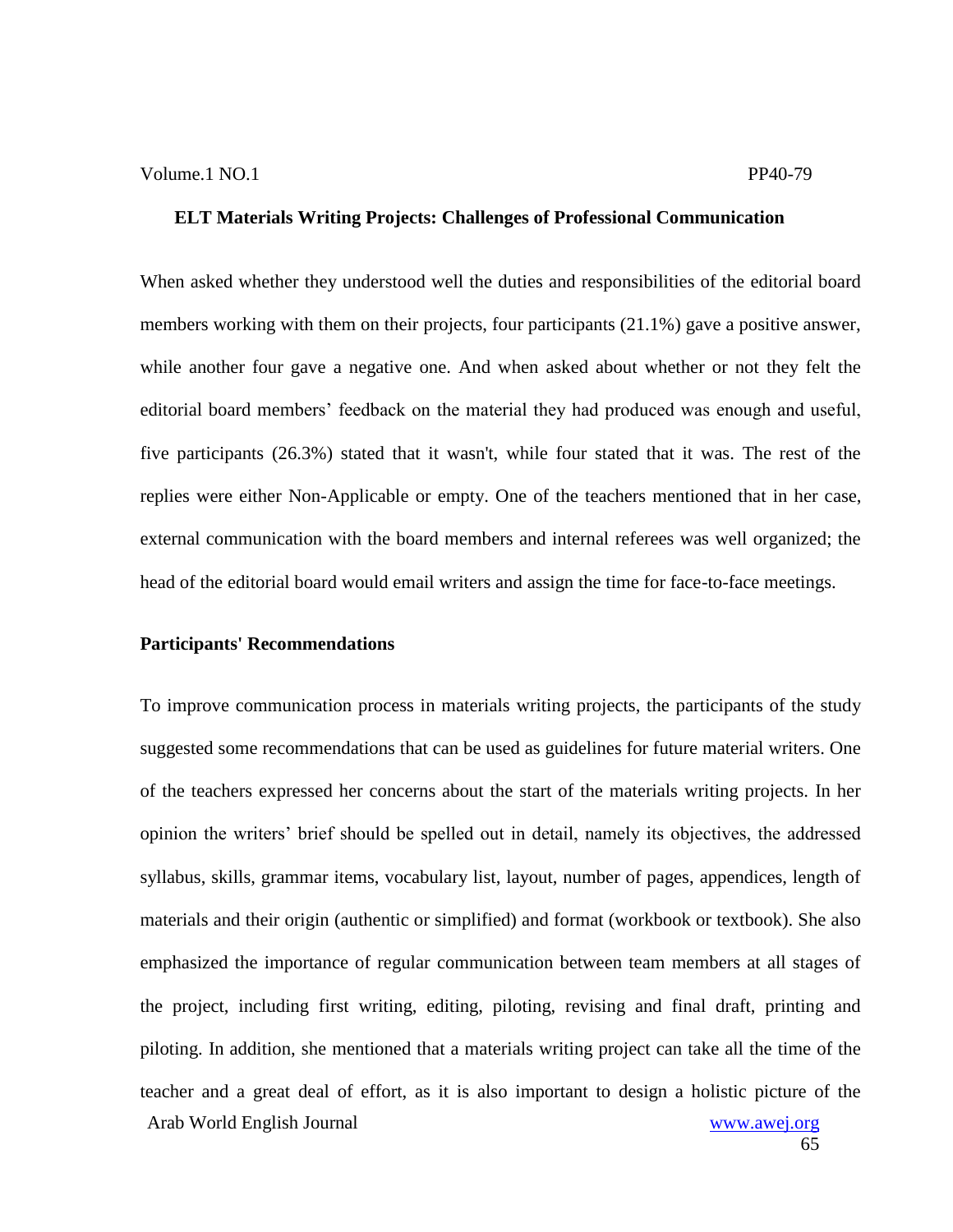materials, to correlate materials to the course, to carefully work out the sections, to collect suitable articles, stories, newspaper reports, samples of student's writings, samples of exercises, tasks and pictures that seem interesting and can be used in the materials, to convince the authorities of adequate release time, to try out units with colleagues and to simultaneously work on the teacher"s manual and write the answers to the exercises. This could give feedback on the workability of the exercises and can be used for the teacher"s manual.

According to the opinion of the materials' writers at the Language Centre, feedback provision is very important for providing a better understanding of how the materials are working in the classroom. One writer also highlighted that piloting the materials gives useful feedback, so it needs to be done in all projects.

Former participants in the Materials Writing Projects believe that future materials writers should never get frustrated with feedback and comments. As one of the participants put it, "good writers need to go through a series of trials and errors". In her opinion, materials writing "cannot be done individually". Therefore, future materials writers should maintain a high spirit and accept group work and enjoy it.

Another participant explored the importance of being completely open to feedback and to have the best interest of the project at heart. She commented that the success of the materials can only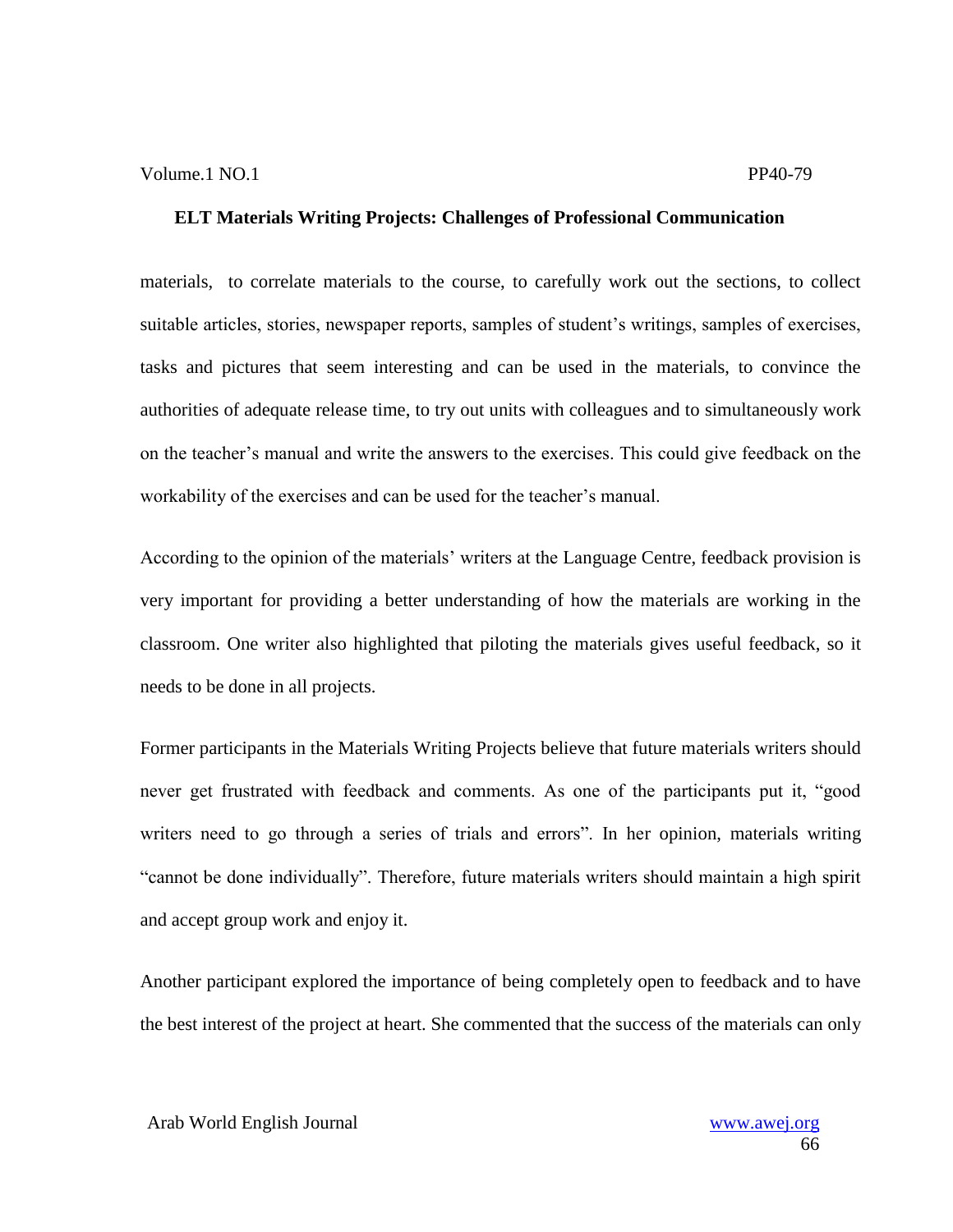be measured if they help students to learn and this "success can be achieved when you trust your team, when you are open and honest but polite when giving your feedback".

A third teacher recommended keeping the needs of the students and the objectives of the course clearly in mind. She also advised writers to be prepared for hard work and multiple revisions of all materials.

A fourth teacher advised future writers to be patient. She also recommended them to be less emotional, because working in a big team, in her opinion, is "not easy".

A fifth participant emphasized the importance of communication in future materials writing projects. She specifically mentioned the need to match personalities and create a spirit of collaboration and mutual understanding among team members.

The need to consider the writers' personality types when assigning partners and tasks in future projects was emphasized by another participant. Her point of view was supported by another teacher who wrote, that there was no need to impose on people to work together if they could not do that. This teacher also mentioned that there was no need to interrupt the momentum of the group by adding an extra person half way. An additional piece of advice was given by another participant who advocated employing local expertise. She explained that "they are more qualified as they are sensitive to local academic and educational needs".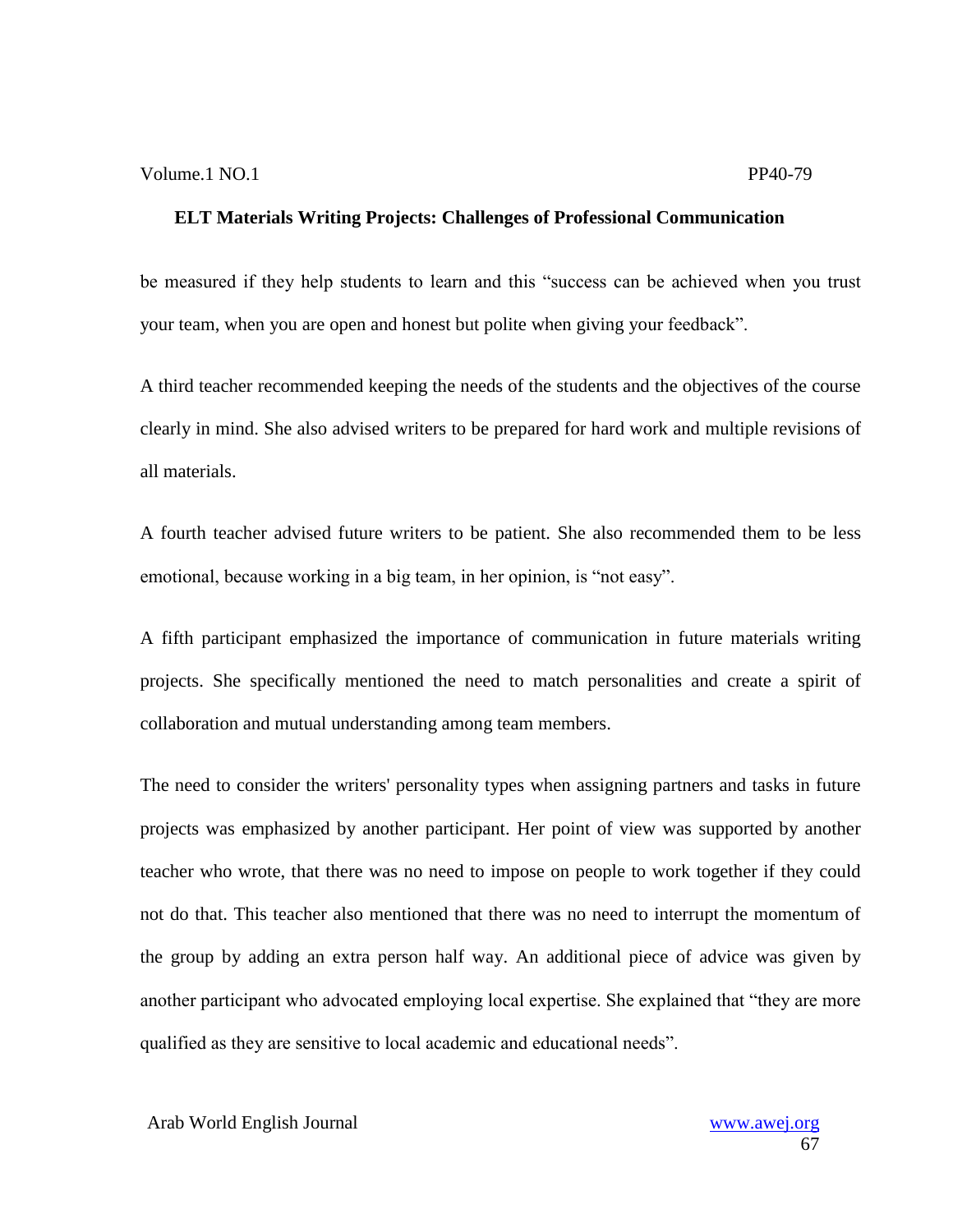#### **Conclusion**

Effective communication is essential for the survival and prosperity of any work environment. It ensures the smooth flow and exchange of ideas and the establishment of a harmonious atmosphere among all stakeholders which reflects very positively on the workplace and leads to the successful accomplishment of tasks. Effective communication fends off conflicts and helps resolve those that arise due to the complexity of the work environment or human nature. In educational settings, the value of effective communication cannot be overstated. To bring about the best results and to fulfill educational objectives, schools and universities have to find ways to communicate their visions, missions and objectives to all staff and students. However, this might not be an easy task given the multitude of variables involved in these institutions.

Arab World English Journal www.awej.org Modern higher education institutions are often multicultural settings that encompass people from different countries, different backgrounds, different experiences, different disciplines and different qualifications. Depending on how universities view and utilize multiculturalism, this very aspect can either foster or hinder communication. To illustrate, working in teams to accomplish a certain objective or to carry out a certain task is a salient aspect of higher educational institutions. If team members have divergent values, views and ideas regarding the goals, objectives or the process of achieving or implementing the objectives, the tasks can cause schisms among team members, which might yield mediocre results or lead to the failure of the project. Many other factors can determine team dynamics of interaction such as the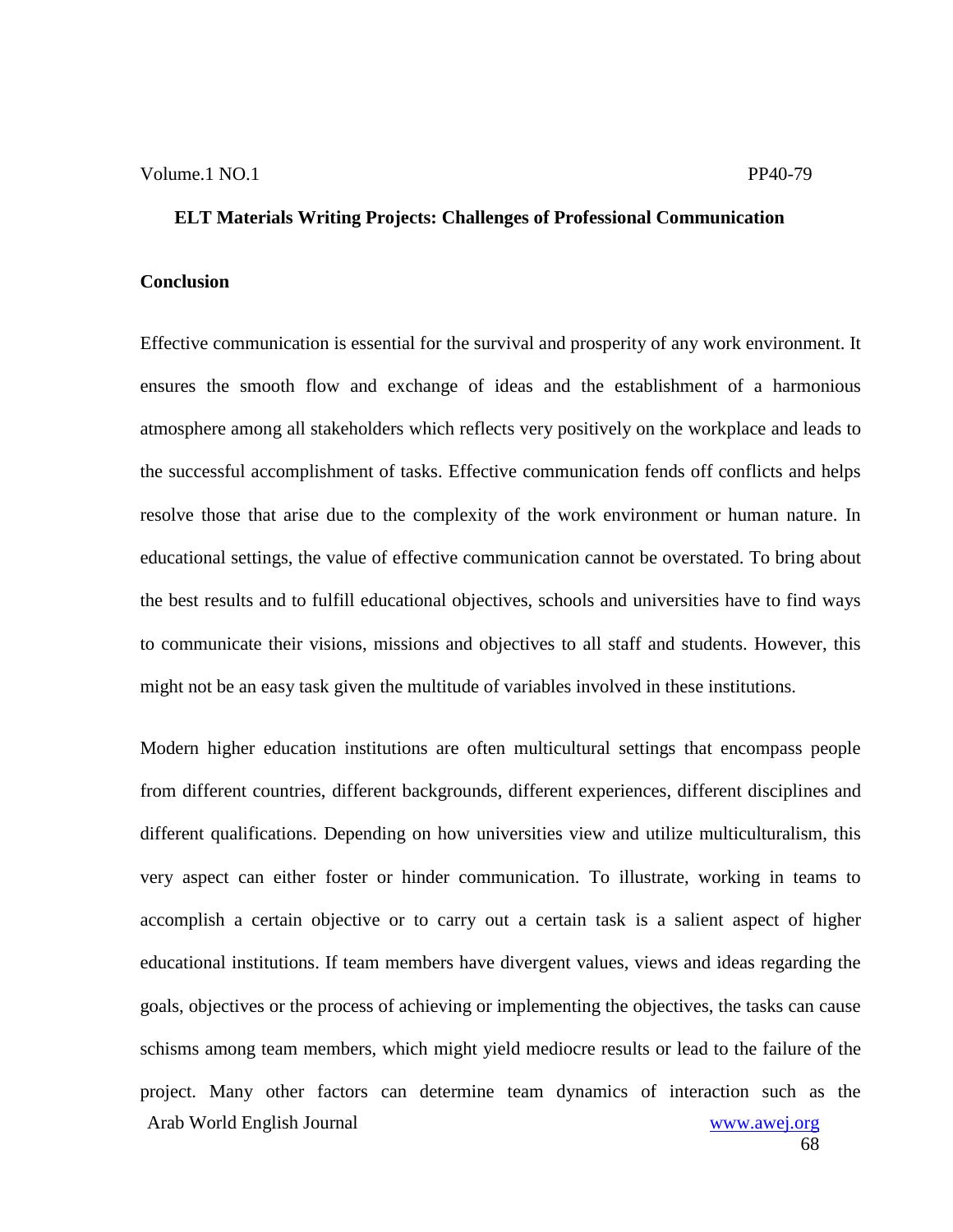characteristics of the leader, her/his knowledge of the subject matter and the leadership style s/he adopts. Team dynamics can really make or break the assigned writing project.

Individuals who work in materials writing projects in language institutions, in addition to possessing some creative skills and competencies, should be able to network, work in teams, create multiple alternatives, learn and share. Effective professional communication among all the participants in such projects presupposes their abilities to establish constructive and meaningful relations, recognize individual culture-inclusive differences in traditions of materials writing and learn from them, manage disagreements and share experiences with others in a mutually enriching way. These abilities would benefit the production of better quality teaching materials. Such materials are produced only when there is effective communication between the parties involved in the writing project. Such communication resides in open dialogue, prompt response to feedback, learning from all parties involved, collaborating, imitating, and imbibing from "all the specifically human characteristics of development" (Vygotsky, p. 210).

#### **Appendix 1**

#### **QUESTIONNAIRE TO MATERIAL WRITERS**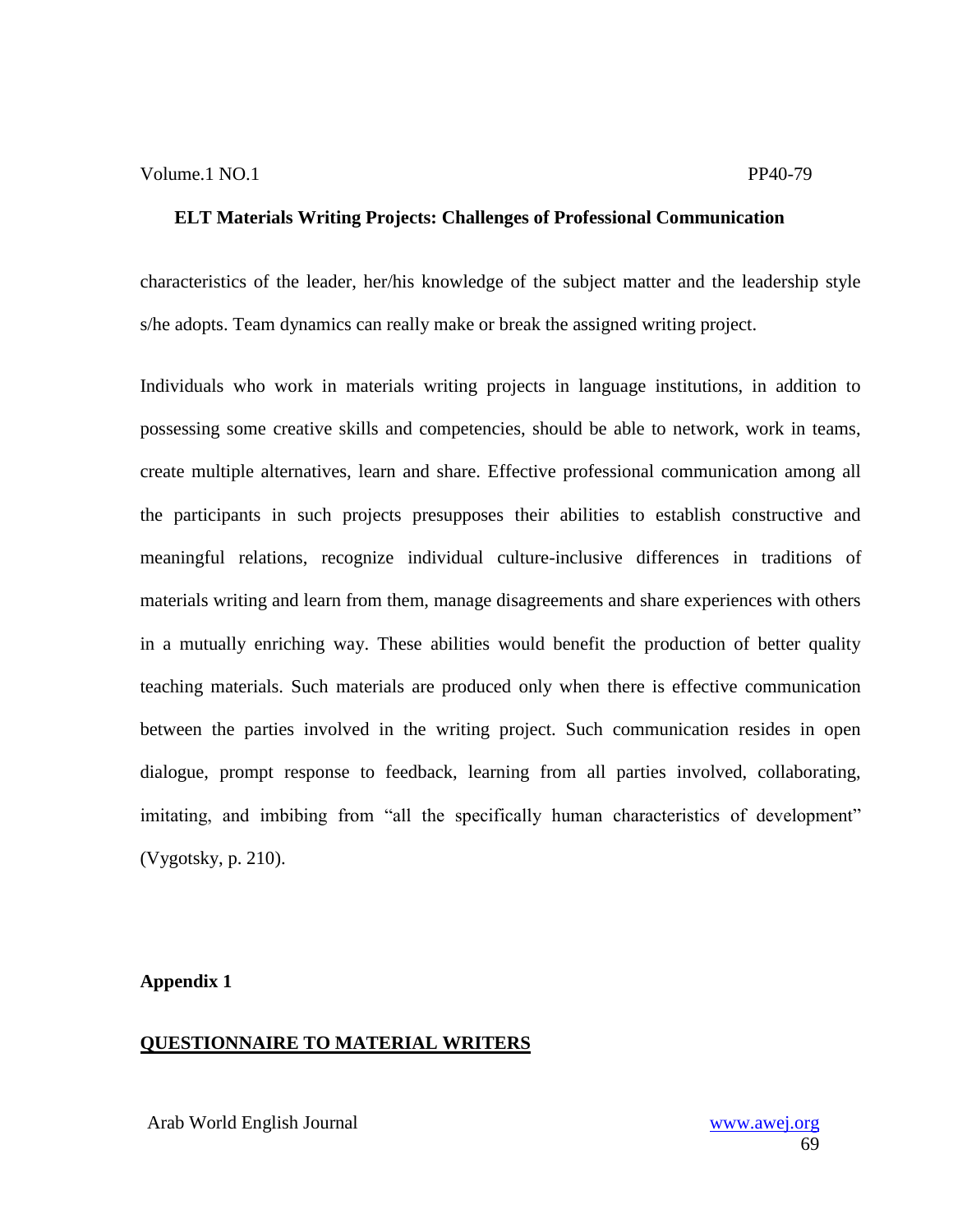### Dear colleagues,

In an effort to improve the process of material writing in the Language Centre (LC), we are conducting an investigation of the challenges that material writers are facing in developing and writing materials. You are kindly requested to complete this questionnaire, adding any comments you wish to make. Your feedback about your problems and concerns will be of great benefit since it will be conveyed to participants of future writing projects in order to assist them in performing their tasks and achieve the most of their projects. Please notice that this is an anonymous questionnaire, so be free to speak your mind! Many thanks!

### **A. Team Selection**

| <b>Questions</b>                                                                    | <b>YES</b> |  |
|-------------------------------------------------------------------------------------|------------|--|
| Was it clear to you why each member of the writing team was selected?               |            |  |
| Was it clear what each member of the writing team can contribute to the writing     |            |  |
| project?                                                                            |            |  |
| Had you expressed your interest in joining a material writing project before you    |            |  |
| were invited to join the team?                                                      |            |  |
| Were/Are you given the freedom to choose a writing partner?                         |            |  |
| Were/Are you given the freedom to change your writing partner?                      |            |  |
| In your opinion, is previous training in writing or material development a must for |            |  |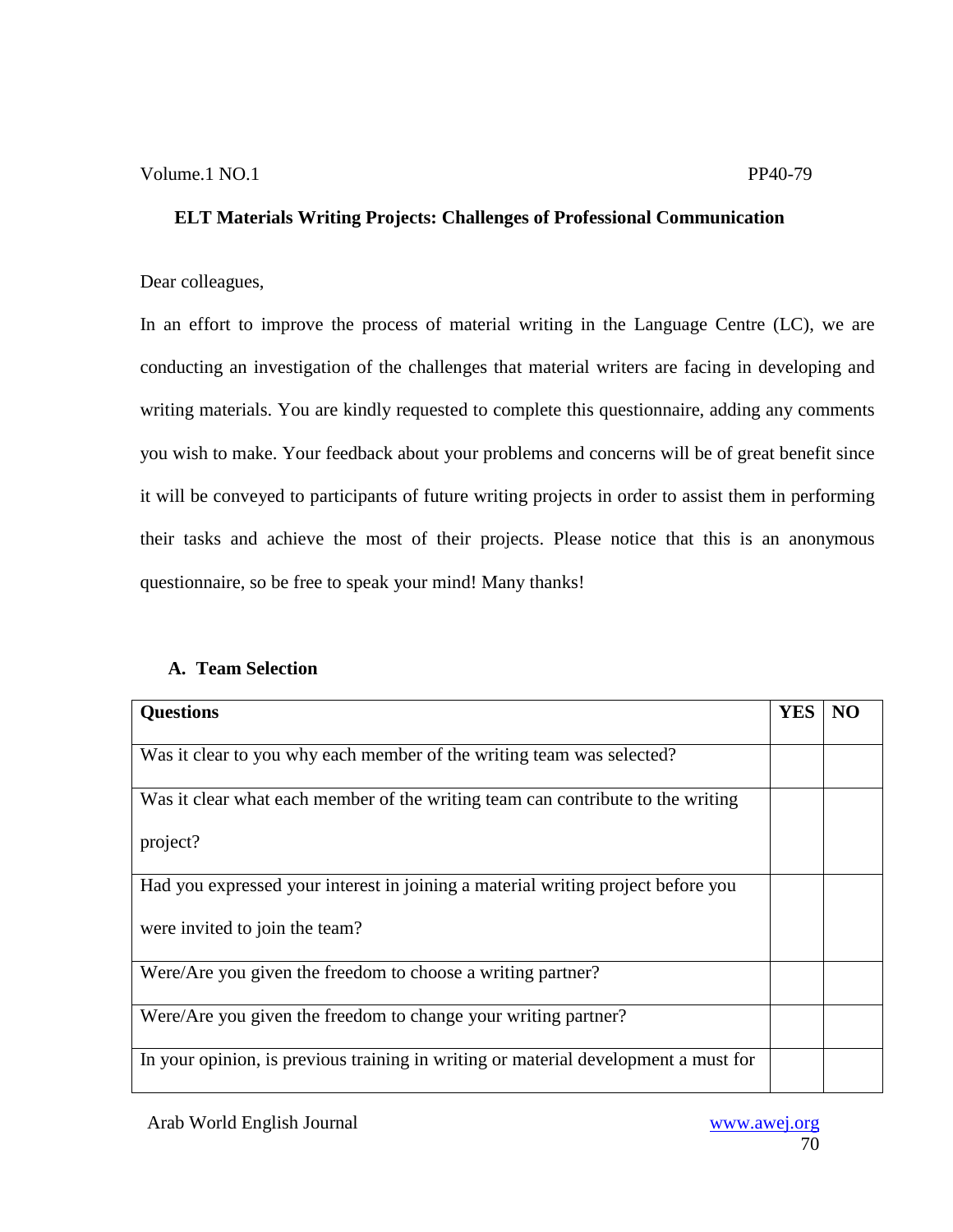| members to be selected for a writing project?                |                                   |
|--------------------------------------------------------------|-----------------------------------|
| Had you had any training in material writing before          | <b>Explain or Comment Briefly</b> |
| starting the writing project? If so, please explain briefly. |                                   |
| Had you had any experience in material writing before        | <b>Explain or Comment Briefly</b> |
| starting the writing project? If so, please explain briefly. |                                   |
| Were/Are there team dynamics and inter-personal              | <b>Explain or Comment Briefly</b> |
| relationships and collaboration between all/some of the      |                                   |
| writing team members? If so, please specify whether          |                                   |
| they were/are between 'ALL' or 'SOME' team                   |                                   |
| members.                                                     |                                   |

# **B. Starting Point**

| <b>Questions</b>                                                            |                                   | <b>YES</b> | N <sub>O</sub> |
|-----------------------------------------------------------------------------|-----------------------------------|------------|----------------|
| Were you provided with clear aims and objectives in the introduction to the |                                   |            |                |
| writing project?                                                            |                                   |            |                |
| Were you provided with guidelines describing the stages of the project?     |                                   |            |                |
| Was the unit/book writing framework clarified or justified?                 |                                   |            |                |
| In what way was the unit/book writing framework                             | <b>Explain or Comment Briefly</b> |            |                |
| usable/unusable?                                                            |                                   |            |                |
| How long did it take you to know your exact duties?                         | <b>Explain or Comment Briefly</b> |            |                |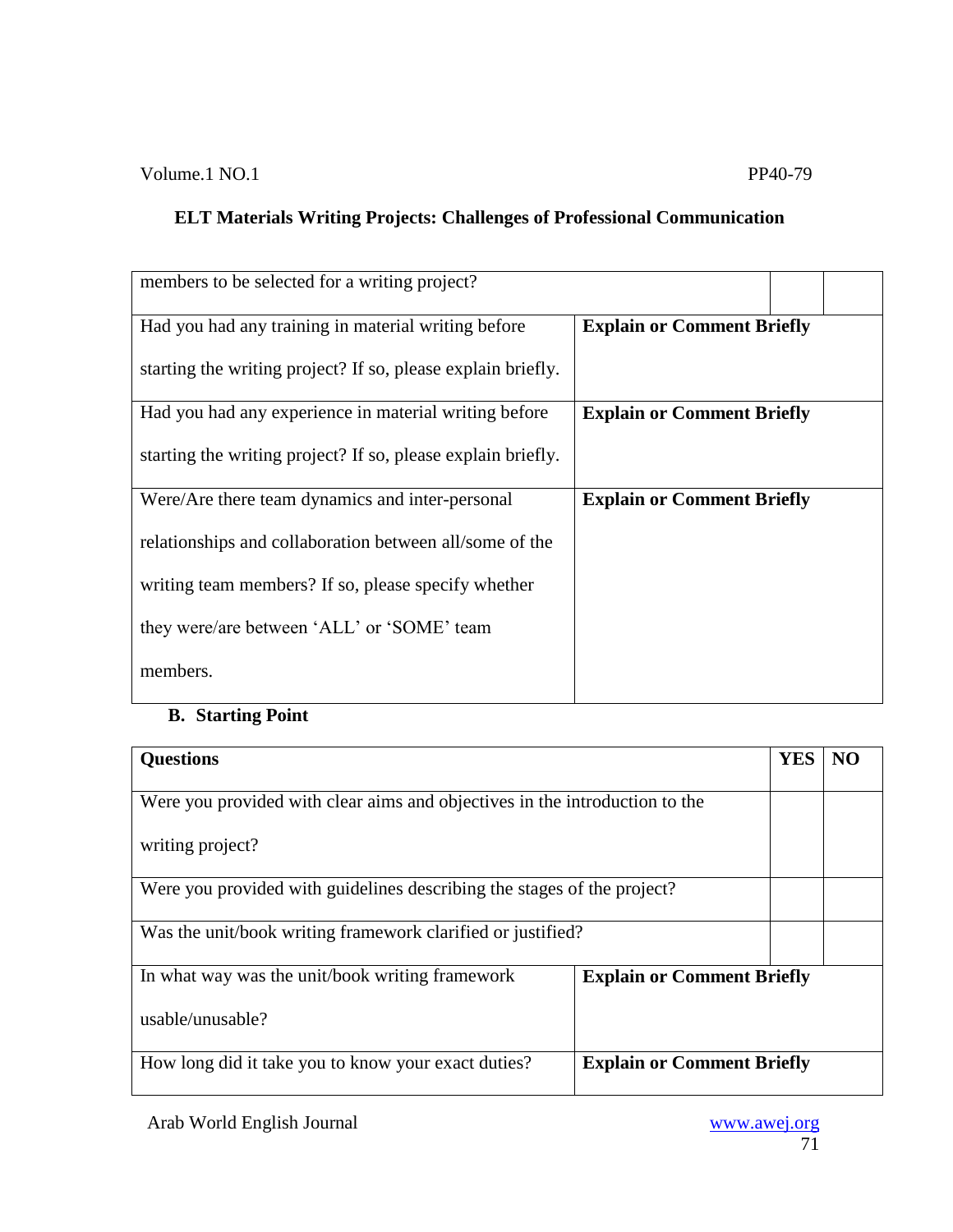| How long did it take you to get to know the other        | <b>Explain or Comment Briefly</b> |
|----------------------------------------------------------|-----------------------------------|
| members of the writing team?                             |                                   |
| How can you describe your feelings at the start of the   | <b>Explain or Comment Briefly</b> |
| project?                                                 |                                   |
| How long did it take you to produce the first few pages? | <b>Explain or Comment Briefly</b> |
|                                                          |                                   |

## **C. Team Leader**

| <b>Questions</b>                                                                              |  | NO |
|-----------------------------------------------------------------------------------------------|--|----|
| Did the team leader explain his duties and responsibilities at the beginning of the           |  |    |
| project?                                                                                      |  |    |
| Did/Does the team leader facilitate well the communication of ideas and concepts?             |  |    |
| Was/Is his feedback on the material you wrote enough and useful?                              |  |    |
| Was/Is the team leader ready to solve your problems?                                          |  |    |
| Did/Does the team leader address problems immediately and take action?                        |  |    |
| Were/Are you free to talk about your problems with the team leader?                           |  |    |
| Did/Does the team leader direct the team in a particular<br><b>Explain or Comment Briefly</b> |  |    |
| course of action or was/is the whole team engaged in                                          |  |    |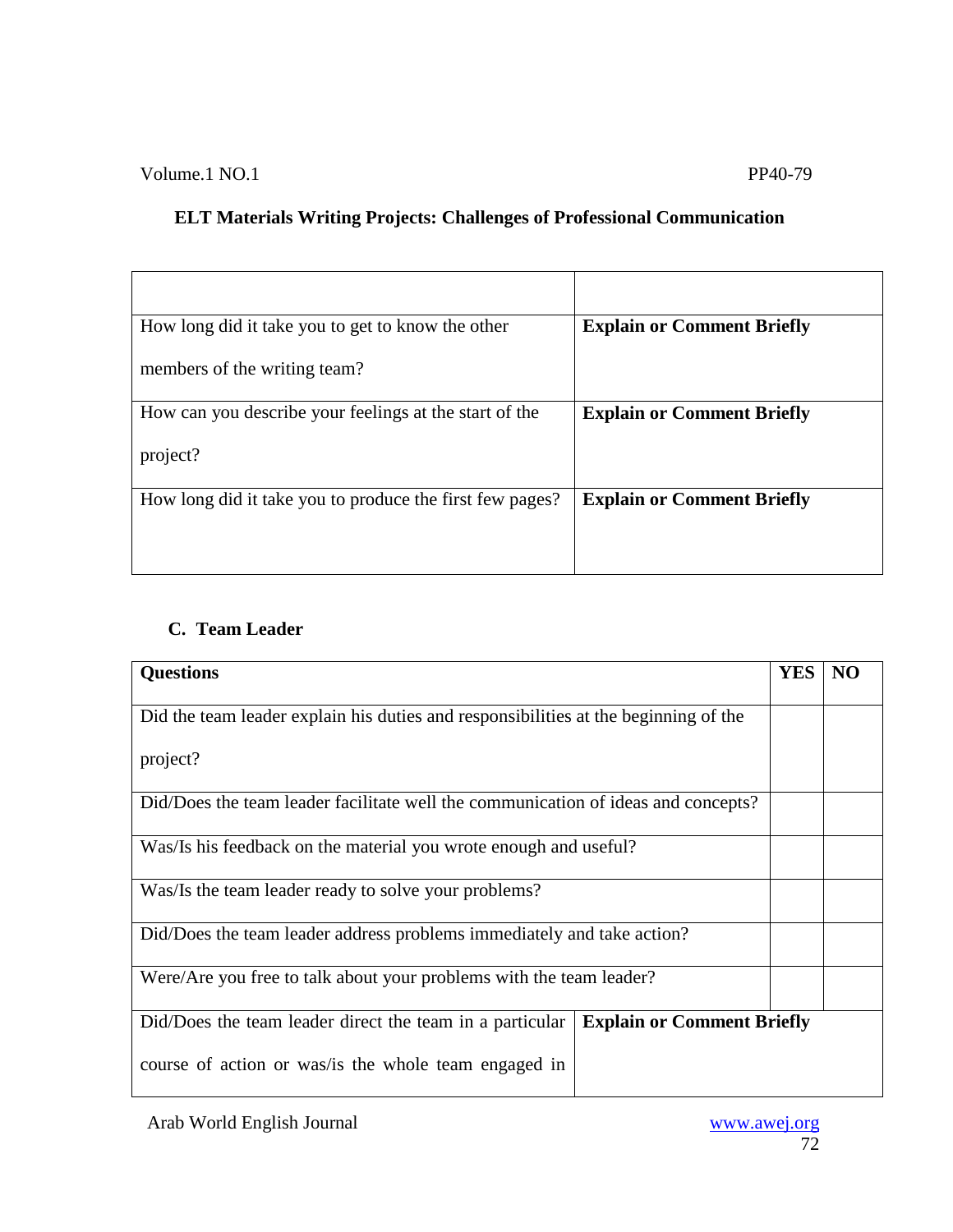| decision making?                                         |                                   |
|----------------------------------------------------------|-----------------------------------|
| Did/Does the team leader act as a member of the team or  | <b>Explain or Comment Briefly</b> |
| just a boss?                                             |                                   |
| Was/Is the team leader aware of problems with group      | <b>Explain or Comment Briefly</b> |
| dynamics? If so, did/does he take action?                |                                   |
| What, in your opinion, are the qualities of a successful | <b>Explain or Comment Briefly</b> |
| writing project team leader?                             |                                   |

## **D. Editorial Board and Internal Referees**

| <b>Questions</b>                                                                  |                                   | <b>YES</b> | NO |
|-----------------------------------------------------------------------------------|-----------------------------------|------------|----|
| Did/Do you understand well the duties and responsibilities of the editorial board |                                   |            |    |
| members and the internal referees?                                                |                                   |            |    |
| Was the editorial board members' feedback on your material enough and useful?     |                                   |            |    |
| Was the internal referees' feedback on your material enough and useful?           |                                   |            |    |
| In what way was/is your communication with the board                              | <b>Explain or Comment Briefly</b> |            |    |
| members and the internal referees organized?                                      |                                   |            |    |
| Were/Are any of the board members and the internal                                | <b>Explain or Comment Briefly</b> |            |    |
| referees aware of any problems with group dynamics? If                            |                                   |            |    |
| so, did/do they take action?                                                      |                                   |            |    |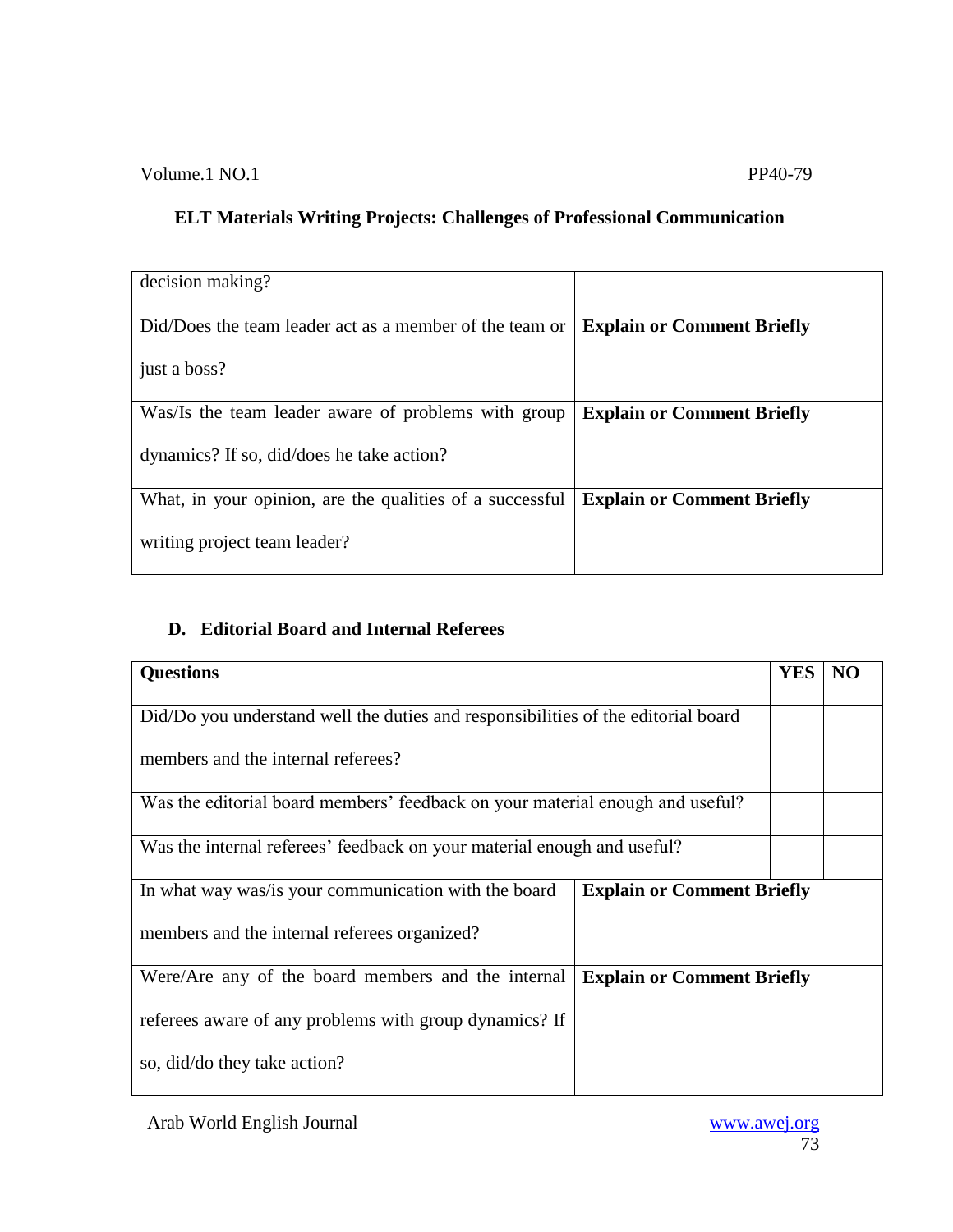| In meetings with the board members and the internal Explain or Comment Briefly |  |
|--------------------------------------------------------------------------------|--|
| referees, did/does the team leader act as part of the                          |  |
| writing team, i.e. did/does he support the team members'                       |  |
| work?                                                                          |  |

## **E. Material**

| <b>Questions</b>                                                                |                                   | <b>YES</b> | N <sub>O</sub> |
|---------------------------------------------------------------------------------|-----------------------------------|------------|----------------|
| Did/Do you have a problem with creating authentic material?                     |                                   |            |                |
| Have you been provided with examples of authentic materials?                    |                                   |            |                |
| Was/Is it important for you to produce materials that suit students' needs?     |                                   |            |                |
| Have you been challenged with the need to render the materials to correspond to |                                   |            |                |
| the students' learning styles and strategies?                                   |                                   |            |                |
| Have you been provided with examples of engaging exercises/activities/tasks?    |                                   |            |                |
| Were/Are you restricted to certain types of exercises/activities/tasks?         |                                   |            |                |
| Rank the following aspects of the choice of materials in                        | <b>OPTIONAL</b>                   |            |                |
| the order of their importance to you:                                           | <b>Explain or Comment Briefly</b> |            |                |
| content "suitability"                                                           |                                   |            |                |
| personal, academic and professional interest on the                             |                                   |            |                |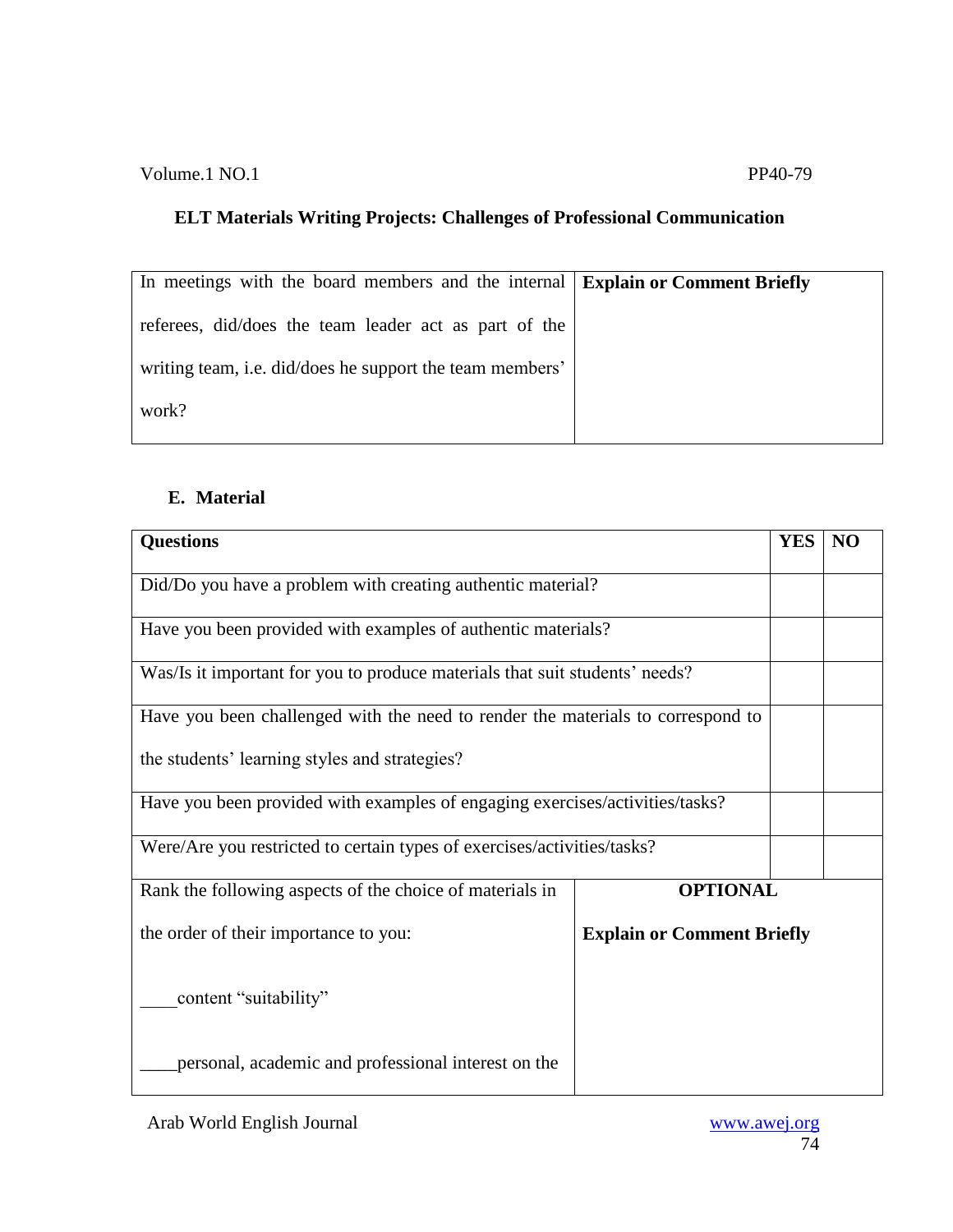| part of the student                                                                               |  |
|---------------------------------------------------------------------------------------------------|--|
| contribution to language learners' experience and<br>effective involvement in real life practices |  |
| correspondence with the objectives and structure of<br>the course                                 |  |
| sensitivity to integrated skills teaching paradigm                                                |  |
| sensitivity to individual learning styles                                                         |  |
| sensitivity to the students' language level                                                       |  |
| matching with educational environment                                                             |  |
| promotion of local culture heritage                                                               |  |

## **F. Students' and Teachers' Feedback**

| <b>Questions</b>                                                                     | <b>YES</b> | <b>NO</b> |
|--------------------------------------------------------------------------------------|------------|-----------|
|                                                                                      |            |           |
| Were you provided with a list or criteria of students' needs at the beginning of the |            |           |
| project?                                                                             |            |           |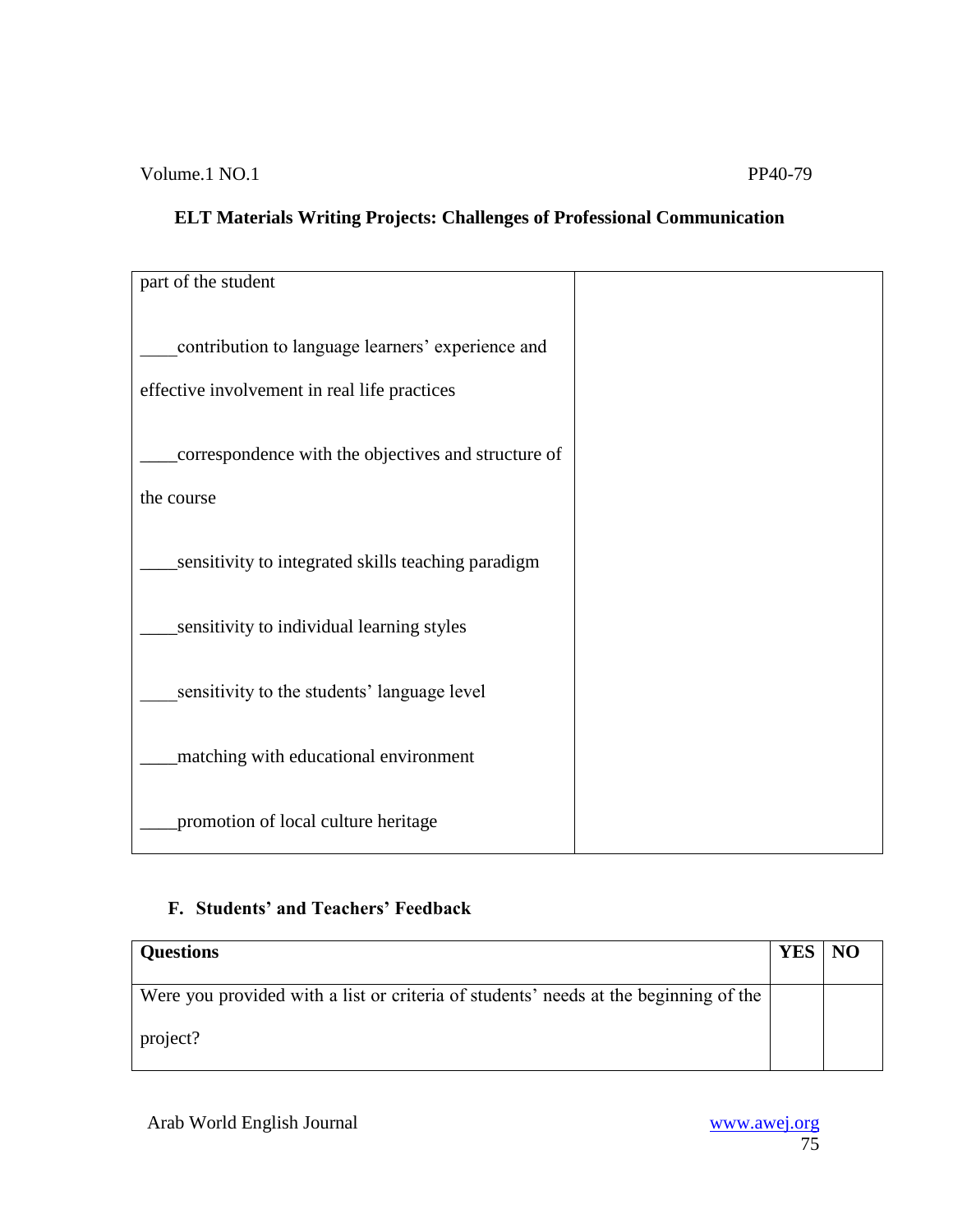| Were/Are you allowed to participate in the wording of the surveys, questionnaires, |                                   |  |
|------------------------------------------------------------------------------------|-----------------------------------|--|
| or feedback forms given to students?                                               |                                   |  |
| Did/Do you have free access to the students' completed surveys, questionnaires, or |                                   |  |
| feedback forms on the material you have developed?                                 |                                   |  |
| Were/Are you provided with useful and comprehensive feedback from teachers on      |                                   |  |
| the material you have developed?                                                   |                                   |  |
| Did/Do you involve your students in the writing project?                           | As team members                   |  |
| If so, tick the type of involvement it was/is or describe                          | Pre-project surveys               |  |
| briefly.                                                                           | Questionnaires                    |  |
|                                                                                    | Feedback forms ______             |  |
|                                                                                    | <b>Explain or Comment Briefly</b> |  |
|                                                                                    |                                   |  |

## **G. Deadlines**

| <b>Questions</b>                                                               |  |
|--------------------------------------------------------------------------------|--|
| Were/Are the deadlines you were given for final material submission practical? |  |
| Did/Do the editorial board members abide by the deadline for reviewing your    |  |
| work?                                                                          |  |
| Did/Do the internal referees abide by the deadline for reviewing your work?    |  |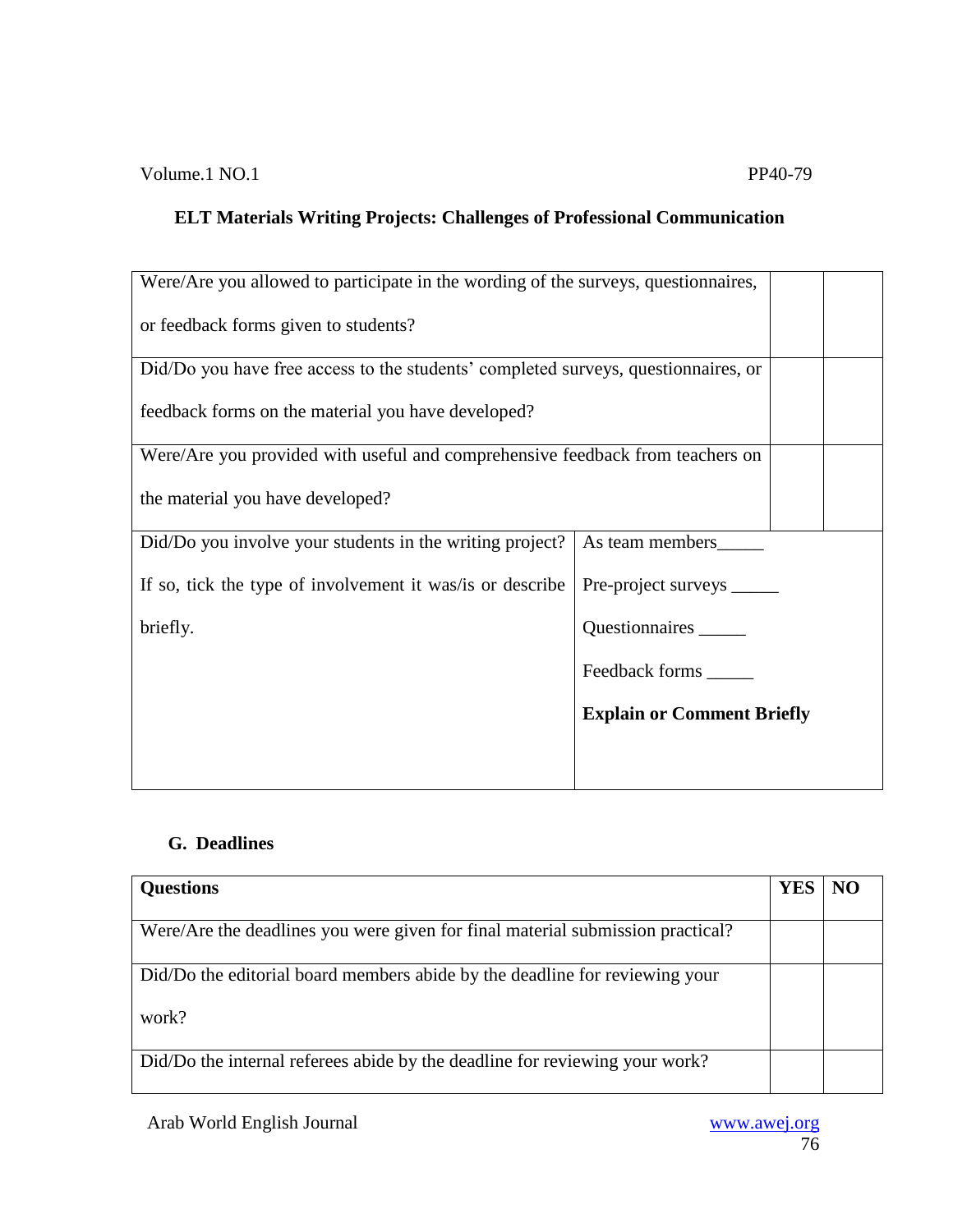Volume.1 NO.1 PP40-79

## **ELT Materials Writing Projects: Challenges of Professional Communication**

| When there is a problem with meeting a deadline, could/can the matter be solved |                                   |  |
|---------------------------------------------------------------------------------|-----------------------------------|--|
| in a collegial way?                                                             |                                   |  |
| Did/Does the team leader support the extensions of deadlines if needed?         |                                   |  |
| In your opinion, what deadline is practical?                                    | <b>Explain or Comment Briefly</b> |  |

## **H. Your Advice**

\_\_\_\_

|  |  |  | What advice can you share with future material writers? |  |
|--|--|--|---------------------------------------------------------|--|
|  |  |  |                                                         |  |

## **I. Information about You**

|     | Gender { } male { } female                         |                                                   |  |
|-----|----------------------------------------------------|---------------------------------------------------|--|
| Age |                                                    | $\{\}$ 24-29 $\{\}$ 30-39 $\{\}$ 40-49 $\{\}$ 50+ |  |
|     | Education $\{\} BA \qquad \{\} MA \qquad \{\} PhD$ |                                                   |  |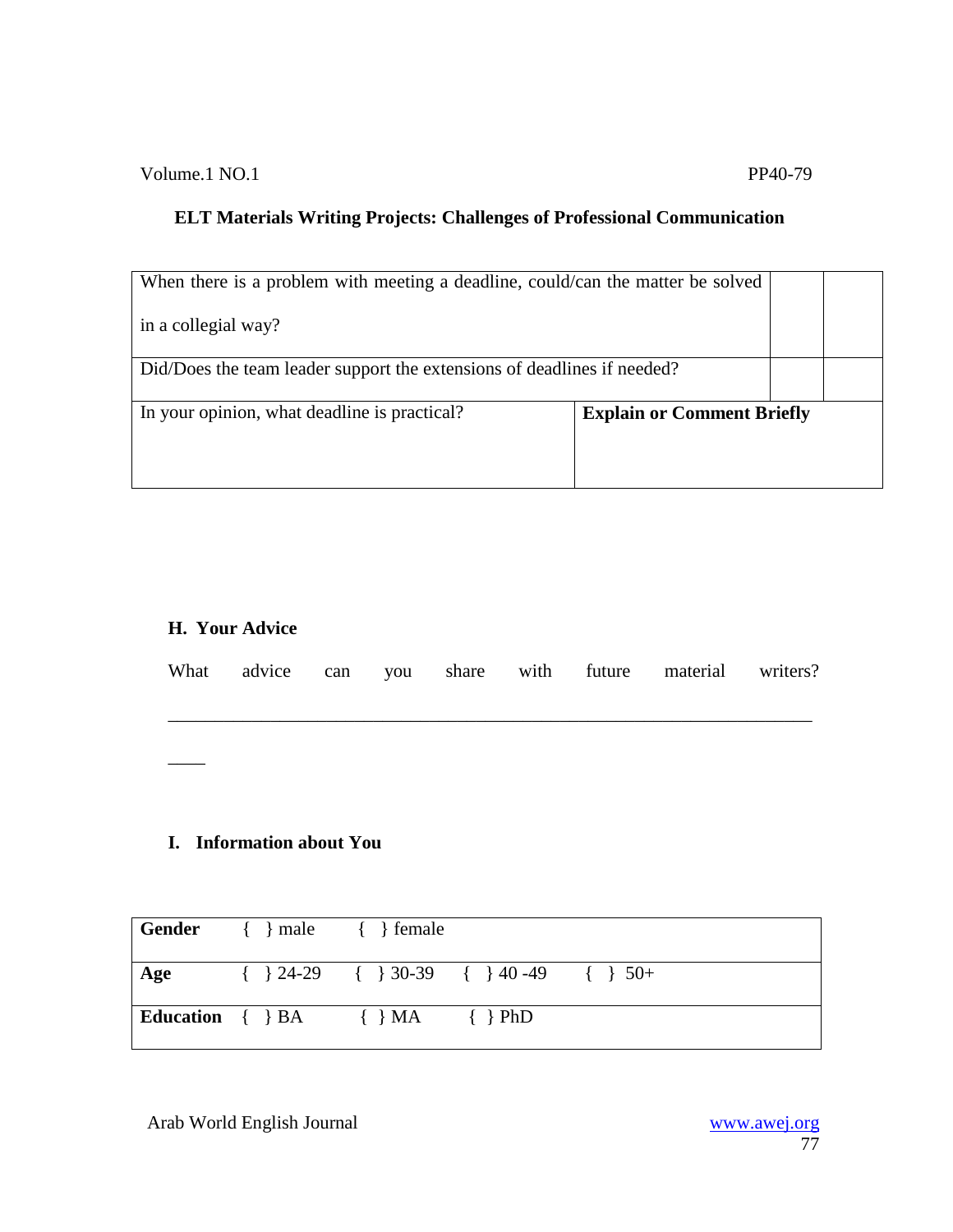| <b>Total number of years teaching English</b>             |  |                             |                            |  |  |
|-----------------------------------------------------------|--|-----------------------------|----------------------------|--|--|
| { } less than 5 years $\{\}$ 5-9 years $\{\}$ 10-20 years |  |                             | $\{ \}$ more than 20 years |  |  |
| <b>Total number of years teaching English in Oman</b>     |  |                             |                            |  |  |
| $\{\}$ less than 5 years $\{\}$ 5-9 years                 |  | $\{ \} 10-20 \text{ years}$ | $\{ \}$ more than 20 years |  |  |

### **References**

Esslinger, D. & McCorkle, C. (1985). Communications in FSR Team-Building: The Interdisciplinary Research Team<sup>7</sup>, presented at the 5<sup>th</sup> Annual Farming Systems Research and Extension Symposium "Management and Methodology", Kansas State University, Manhattan, Kansas, October 13-16, 1985. [Online]. Available: [http://pdf.usaid.gov/pdf\\_docs/PNAAV933.pdf.](http://pdf.usaid.gov/pdf_docs/PNAAV933.pdf)

Klein, J. (Winter 1990/1991). Applying interdisciplinary models to design, planning and policy-making. *Knowledge and policy*. 3(4), 29-55.

Malik, R. (2010). Significant factors for designing in-house materials. In R. Al-Mahrooqi and V. Tuzlukova (Eds.), *The Omani symphony of ELT: maintaining linguistic and socio-cultural equilibrium* (pp. 184 -207). Muscat: Sultan Qaboos University Press.